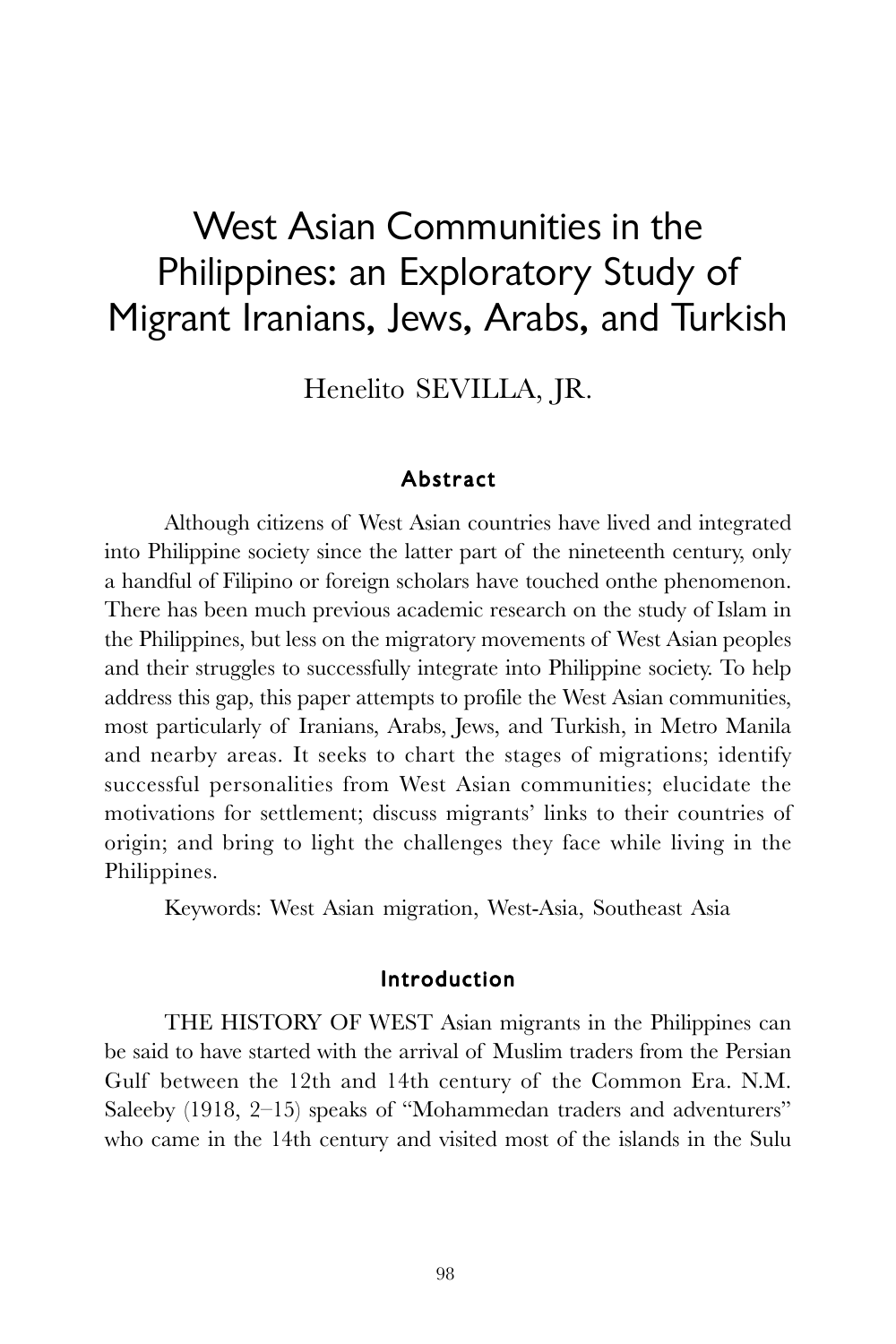Archipelago and other parts of Mindanao. Sharif Awliya, whose name was associated with myths and legends and was generally known as Karimul' Makhdum, was said to be the first Muslim to come to the islands. With the formal introduction (Majul 1989)<sup>1</sup> and institutionalization of Islam in those areas as the result of Islamic preaching and intermarriage with the local population, contacts with the Islamic world began to increase and intensify. Through these contacts, Arabs and Persians came to the Philippines to trade with the local sultanates. In time, West Asian migrants grew accustomed to and integrated into the mainstream Filipino society.

These commercial and cultural exchanges have continued into contemporary times, albeit in different contexts and forms. Today, many Iranians and Arab nationals are currently enrolled in various universities in the Philippines, and some have stayed long enough in the country and married Filipinas.

Some opted to remain in the Philippines and establish businesses while others chose to go back to their countries of origin, bringing with them their Filipina wives and children. However, after many years of being away, many half-Filipino children returned to the Philippines to earn university degrees, and in some cases, marry local Filipinos and settle in the country.

Other Filipinos found their spouses/partners in West Asian countries and or in a different region altogether while they lived and worked as Overseas Foreign Workers (OFWs). After the termination of their working permits, these OFWs eventually returned to the Philippines with their Arab and Persian families—a situation that added new strands to the rich tapestry of new Filipino-Muslim communities in the country.

In spite of the deeply rooted sociocultural influences and economic contributions of West Asian migrants in the making of the Filipino nation, and given the emerging hybrid Filipino-West Asian communities in the country, only few relevant studies (Majul 1989; Saleeby 1906; Smith 2004) have profiled these communities and discovered how generations of Arabs, Iranians and Turkish nationals in the country lived, interacted, and integrated into mainstream Philippine society. Indeed, William Gervase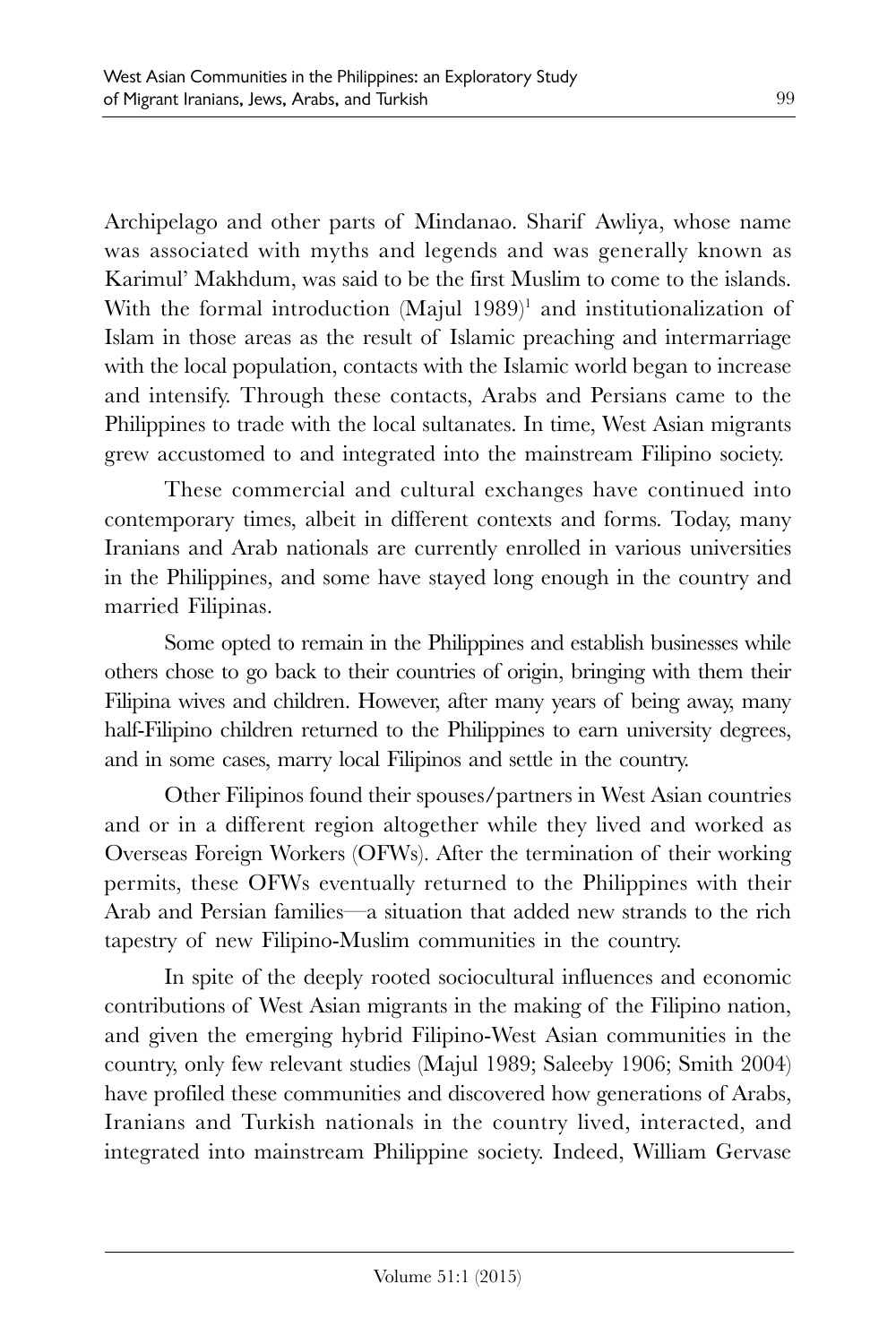Clarence-Smith (2004, 425) argues that despite West Asians' contributions to the history of the Philippines, scholars have simply ignored them. In this light, and where there is a lack of documented sources in some cases, an anecdotal approach was employed.

This exploratory research aims to answer the following questions: Who are the West Asian migrants in the Philippines and what factors motivated them to move into and stay in the country? How do their identities transform during the process of integration in Philippine society? What are the challenges they have experienced while living in the Philippines?

To answer these questions, the study relied on written sources on the subject, and a survey of West Asian migrants in Metro Manila and neighboring cities, areas where majority of them reside. The survey consisted of questionnaires, which were randomly distributed, especially among students. The study also makes use of interviews of key informants such as diplomats, traders, community leaders, and students from Arab, Iranian, and Turkish communities. These respondents were carefully selected from among the most knowledgeable and authoritative personalities in diplomatic missions, trading circles, sociocultural communities, and student organizations. The study also features informal observations and experiences of the author, who lived with some of these migrants prior to the interviews, and noted how they behaved and interacted with Filipinos, especially those in Metro Manila.

### West Asian Communities in the Philippines

For many Filipinos, West Asian migrants in the Philippines live in the southern, Muslim-dominated parts of the country and in Metro Manila, where many commercial and entertainment establishments are located. They tend to be stereotyped as Arab, Muslim, and affluent because of the prosperity brought about by oil wealth in West Asia. This perception parallels the common knowledge of non-Muslim Filipinos in Manila, who believe that all Muslim Filipinos practice Islam and belong to one group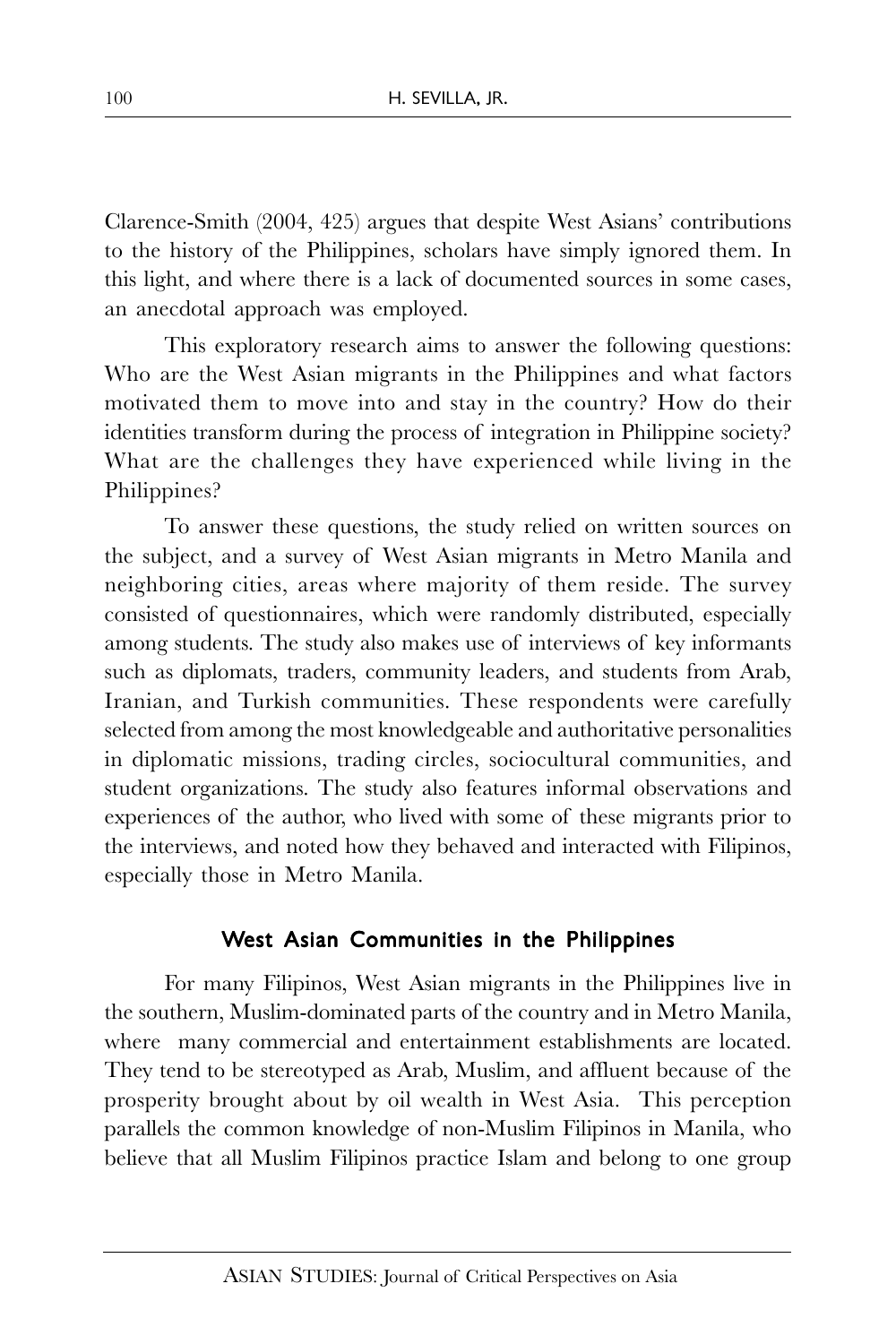of people from Mindanao. It is similar to the notion of many Filipinos who automatically think that all Caucasians are Americans or Europeans, and that Pakistanis, Indians, Nepalese, and Bangladeshis are all Indians.

Contrary to Filipino perception, West Asian communities in the Philippines do not only consist of Arabs but also of Iranians, Kurds, and Turkish nationals, all of whom comprise the West Asian communities in the country. In terms of nationality, West Asian communities include Yemenis, Palestinians, Egyptians, Lebanese, Syrians, Jordanians, Libyans, Iranians, Turkish, Israelis, and Afghans.

## First Wave of Migration

Arabs, especially the Lebanese and Syrians, have long resided in the Philippines; many of their ancestors came to the country centuries ago. The sea routes that connect the Arab world to India and most countries in Southeast Asia served as a conduit for maritime trading activities between Western Asia and India on the one hand, and the Philippines on the other. At the opening of the 9th century C.E. at the height of the 'Abbasid Empire, "Arab lands became a center of empire, power, wealth, population, civilization and culture" (Majul 1989, 2). Arab merchants and sailors began to "dominate the Nanhai or Southeast Asia trade" (ibid.; Gungwu 1958, 107). They took part in the country's early phase of political and economic formation, and assimilated into mainstream Filipino society through naturalization and intermarriage with Filipinos. 2 They have assumed a Filipino nationality and identify less with their Arab ancestry than their forebears who came to the Philippines. They are not only active in economic and cultural but also in local and regional political activities.

Although Muslims were already present in the Philippines since the premodern era, Christian Armenians dominated the early 20th-century migration to the country, followed by Christian and Druze Arabs from Ottoman Syria, a region that comprised what is now Lebanon, Syria, Palestine, Jordan, and Israel.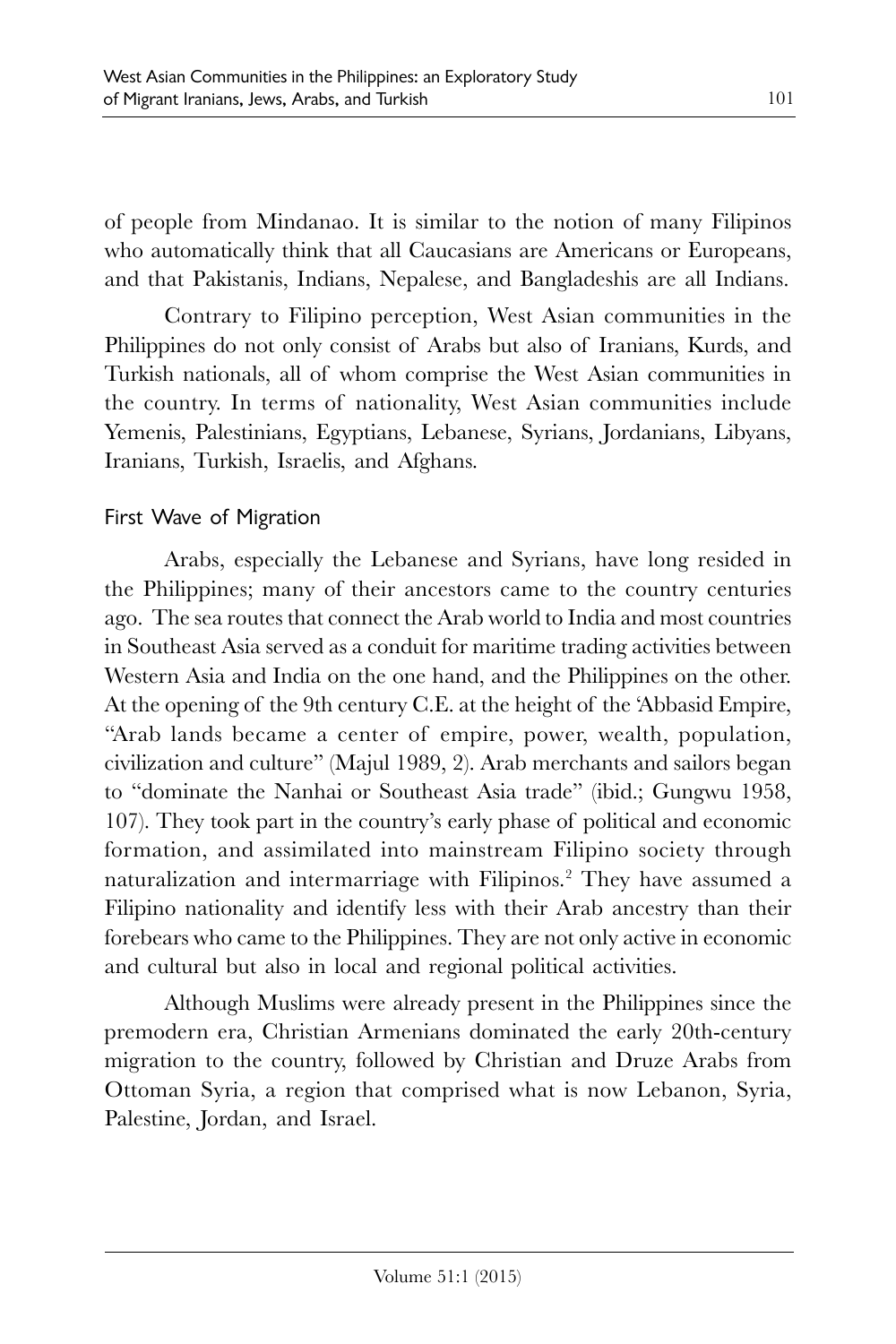Most Syrians in the Philippines were Maronite Uniate Catholics of the Antioch rite or Greek Orthodox Christians of the Byzantine rite (Smith 2004, 433). They married local women and their descendants have since then become Filipino citizens. Famous among these Filipinos of Syrian descent is the owner of a famous pizzeria in Manila (434). Najeeb Mitry Saleeby was also a famous Lebanese who arrived in the Philippines in 1900 from the United States. He published a study, Moro History, Law and Religion, in 1905, was appointed as hospital director in Manila, and became a member of the Philippine Academy. He died in Baguio in 1935. (ibid.).

Aside from Lebanese and Syrians, other Arabs also migrated to the Philippines at different times and with different purposes. To date, the famous, present-day Arab-Filipino families in the country include the Abubakars of Sulu, Bajunaids of Maguindanao, Bediris of Tawi-Tawi, Samanodens of Lanao, and Cozbari of Lanao (Panda 2013). Descendants of Palestinian and Yemeni Arabs currently reside in Marawi City and other Muslim-dominated areas in Mindanao such as General Santos City, Cotabato City, the Sulu archipelago, and the provinces of Maguindanao, Zamboanga, and Davao (Pacol 2013). In the Visayas, the Caram family of Iloilo and the Deen and Jureidini families of Cebu (Assad 2013) are also of Arab descent. Like the Arabs, Iranians also a long history of settlement in the Philippines and many of them engaged in business and intermarried with the local population.

Akiko Watanabe (2008) states that in 1910, the economic activities and residencies of these West Asians were generally recorded as part of the diverse Muslim population of Manila rather than as a separate group of Muslim immigrants. The Muslims of the capital included Filipinos, Turkish, Arabs, Persians, Indians, and Indonesians who were retailers, wholesalers, night watchmen, or vendors (2008, 7; Bernad 1974).

As for the Jewish community in the Philippines, the first permanent settlement in the Philippines emerged during Spanish colonization. Towards the end of the Franco-Prussian War in 1870, three Levy brothers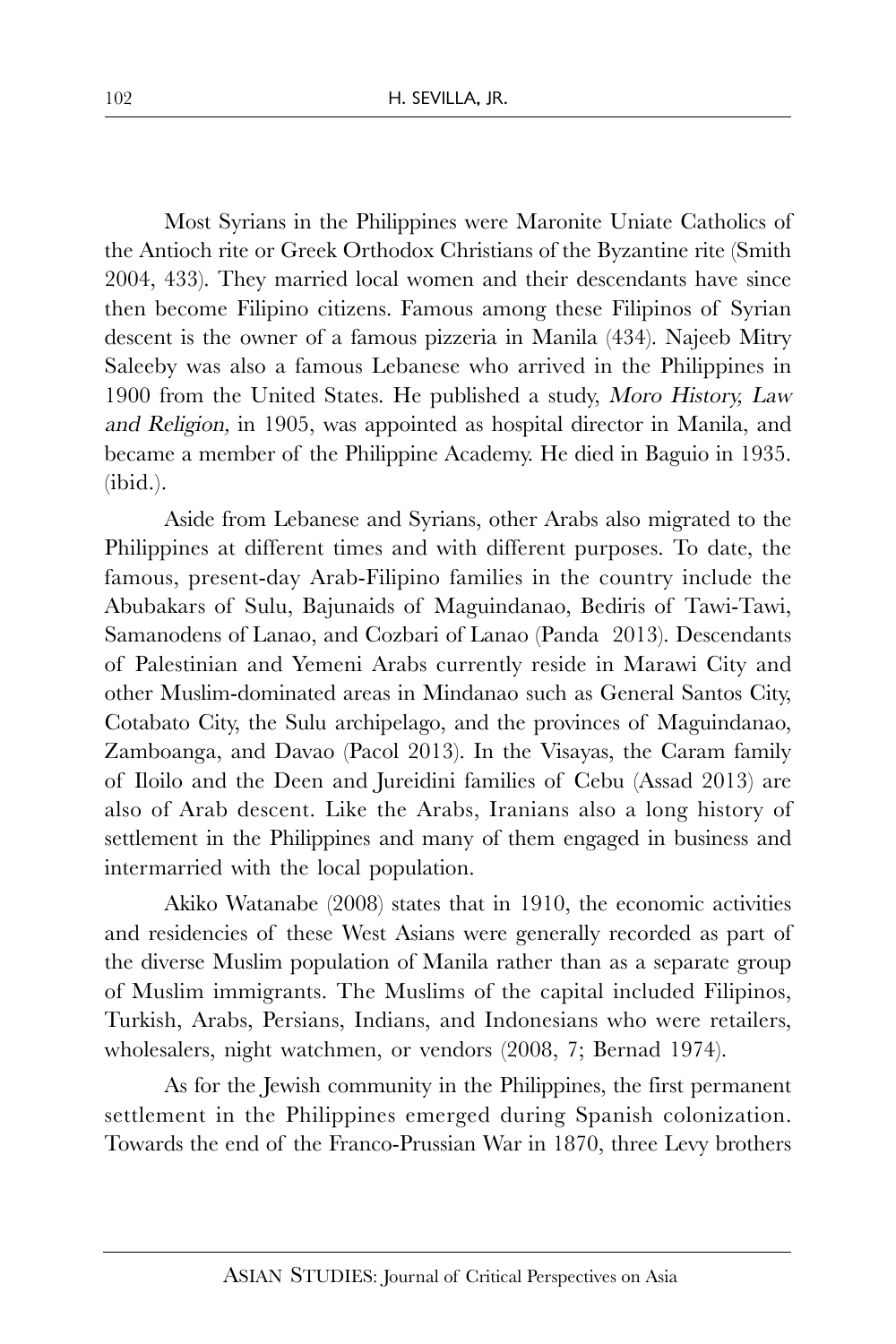from Alsace-Lorraine<sup>3</sup> fled France to settle in the Philippines. They were entrepreneurs mainly in jewelry, retail, general merchandising, and the import trade in gems, pharmaceuticals, and eventually automobiles. Accompanying the brothers was a famous Jew from the same region of Alsace-Lorraine<sup>3</sup> (Jewish Times Asia 2006), Leopold Kahn, who became the president and General Manager of La Estrella del Norte and Levy Hermanos, Inc. These companies sold expensive items such as Swiss wrist watches, gramophones, jewelries, perfumes, and imported clothing. Kahn was also the first French Consul General to the Philippines and was the president of the French Chamber of Commerce (Hoffman 2007; Jewish Times Asia 2006).

When the Suez Canal opened in 1869, contact between Jewish businessmen in Europe and the Philippines grew increasingly significant. A more direct trading route allowed the Jewish population in the country to rise and join their coreligionists from Turkey, Syria, and Egypt (ibid.), giving rise to a vibrant "multi-ethnic Jewish population of about fifty individuals" towards the end of the Spanish period in the country (ibid.). The opening of the Suez Canal and the succeeding intensification of business contacts between Europe and the Philippines provided impetus for other West Asian Jewish businessman to come to the country.

The Spanish colonial authorities in the Philippines prohibited organized Jewish religious life; thus, the Jews in the country had to practice their religion in secret (Harris 2013; Griese 1954, 21). This changed under the more liberal policies of the Americans starting in 1898, which allowed the free practice of Judaism in the country. During the American occupation of the Philippines, Jewish Americans came as soldiers, who helped introduced formal education in 1906. They were preceded by idealistic American Jewish teachers who boarded and sailed on the USS Thomas, the ship that gave them their epithet in Philippine history. The Thomasites camped in Baguio and for two years, organized themselves as the "First US Peace Corps Volunteers in the Philippines" (Nomadicasian 2013).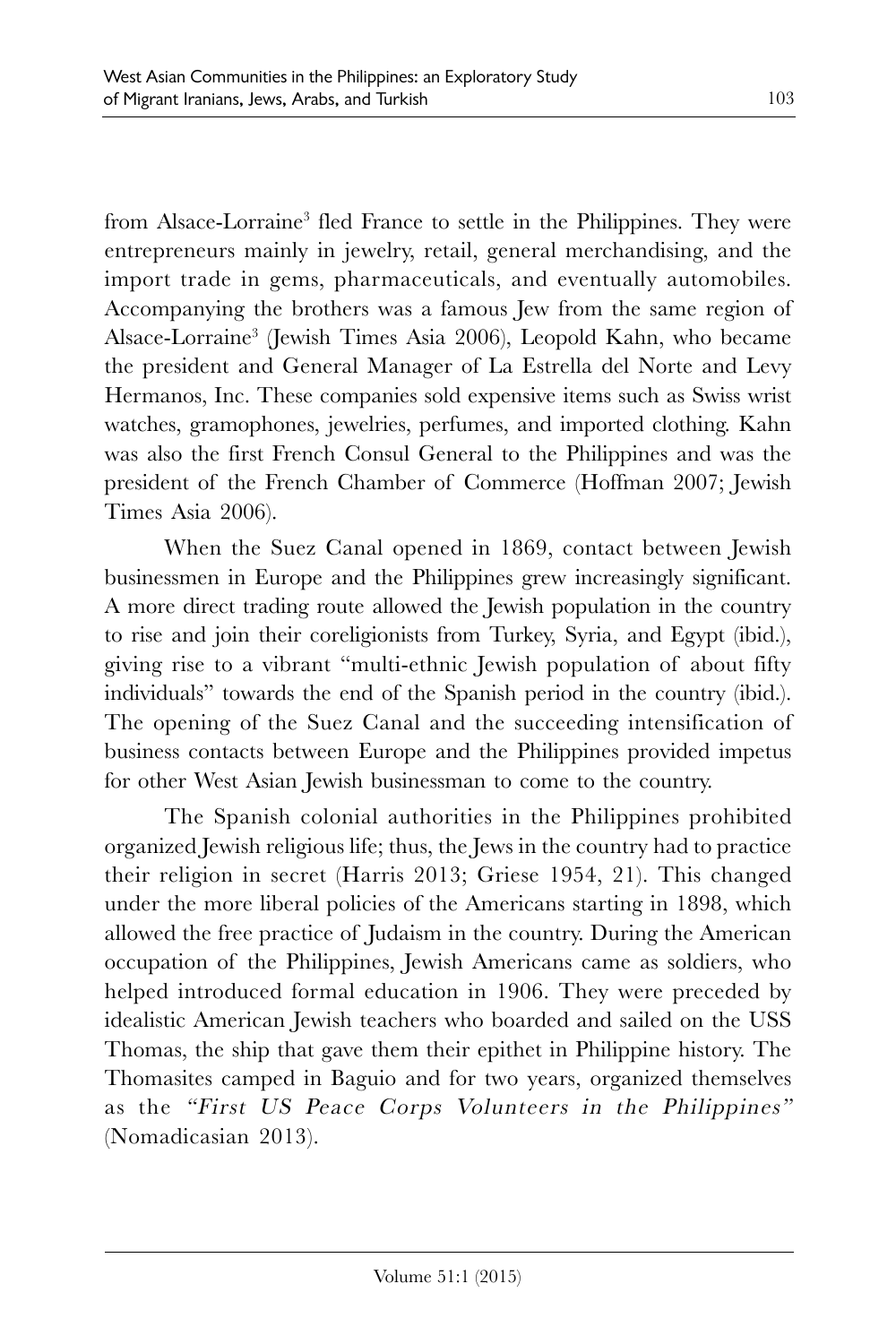Young American-Jewish entrepreneurs were attracted to new markets for import-export businesses in the Philippines, where they set up shop. Three of these businessmen, who arrived in the early twentieth century, stand out: Emil Bachrach, Morton I. Netzorg, and Israel Konigsberg. Annette Eberly, a freelance author and Philippine resident, writes that Emil Bachrach came to Manila in 1901 and invested a substantial amount in what would become a business empire. Bachrach built Temple Emil and Bachrach Hall and was the first Jewish American reside permanently in the country (Eberly 1975, 60).

From 1935 to 1946, during the Commonwealth Era, President Manuel Quezon, with the consent of the United States, granted visas to 1,200 Jewish refugees in Shanghai, Austria, and Germany, all of whom were fleeing Nazi persecution to live in the Philippines. This was the last major Jewish immigration to the Philippines. In recognition of this heroic act, the Israeli government in 2009 erected "The Open Doors" monument at the 65-hectare Holocaust Memorial Park in Rishon Le Zion in Israel to honor Philippine president Manuel Quezon (Nutbox Archives 2012). In 1936, the Jewish community in the Philippines comprised 500 members, a number that would grow to 2,500 in 1941, when the Philippine government rescued additional Jewish refugees from the Holocaust. Many of them would leave the country after the Second World War. By 2005, Jewish families in the Philippines numbered only about 500 people. And in 2011, around 70 families were residing in Metro Manila (Jewish Times Asia 2010).

#### Second Wave of Migration

The second massive migration to the Philippines of West Asian nationals took place between the 1970s and the late 1980s. This phase of migration primarily arose through the efforts of the Marcos administration to establish diplomatic relations between the Philippines and many countries in West Asia and North Africa.<sup>4</sup> A significant development in this period was the proliferation of Iranian students who took up medicine,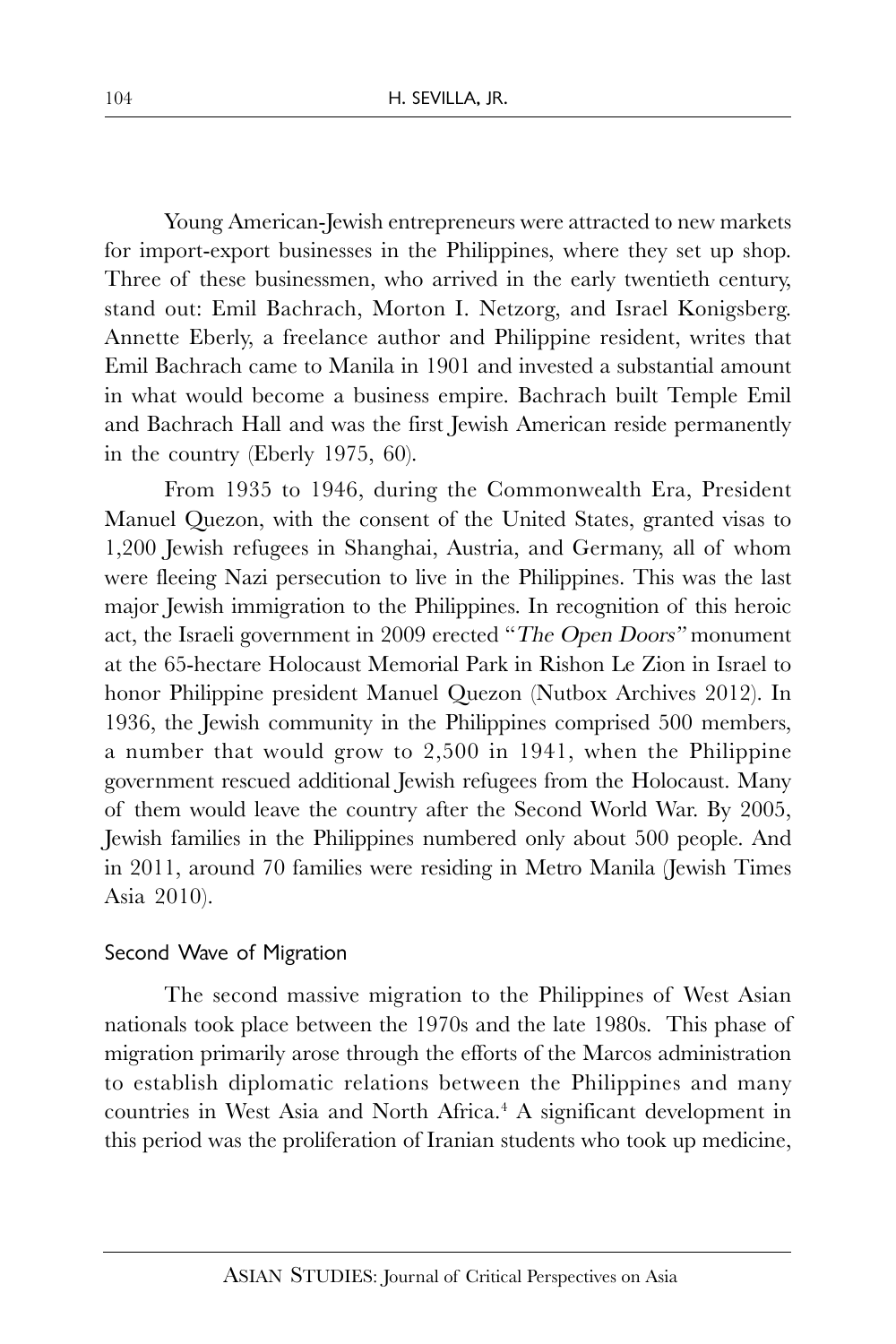dentistry, and engineering in Philippine universities such as University of the East (UE), Centro Escolar University (CEU), Far East Air Transport Incorporated University (FEATI U), Silliman University, and Cebu Doctors College, just to name a few. Records show that Iranian students began studying in these higher educational institutions as early as the 1960s. Prior to the Iranian revolution in the late 1970s, Iranian university students numbered between 2,500 and 3,500 (Yegar 2002, 320).

Iranian migration during this period ran parallel to an increasing number of Filipino doctors, midwives, engineers, mechanics, technicians and household workers in Iran, where they worked for government hospitals, airports, airline companies, telecommunications, United Nations agencies, private construction and service companies, and private homes. The arrival of the Filipinos in Iran in the 1960s and 1970s formed part of the cornerstone of strong Philippine-Iran bilateral relations. As Philippine Embassy in Tehran Chargé d'affairs Mariano Dumia (2011) observed, "the favorable pioneering entry of Filipino workers into the Iranian workforce in the 60s and early 70s has spawned the arrival of more Filipinos into the country in the mid- and late 70s."In the mid-1970s, according to the records of the Philippine embassy in Tehran, there were 15,000 Filipinos in Iran (GMA News Online 2011).

The Iranian Revolution elicited a series of political demonstrations by anti-Shah and pro-Islamic Iranians in Manila, in response to which the Marcos government instructed the Ministry of Education, Culture and Sports [(MECS), now the Department of Education] to conduct an investigation and go over the files of Iranian students involved in security disturbances or protest activities in the Philippines. Thirty Iranian students were deported in 1980, and no students from Iran were admitted in the Philippines that year (Yegar 2002, 320). This deportation was paralleled by the repatriation of foreign workers in Iran, including Filipinos, under the newly installed Islamic Revolutionary government. At present, there are about 1,006 registered Filipinos in Iran, comprising 800 families (GMA News Online 2011).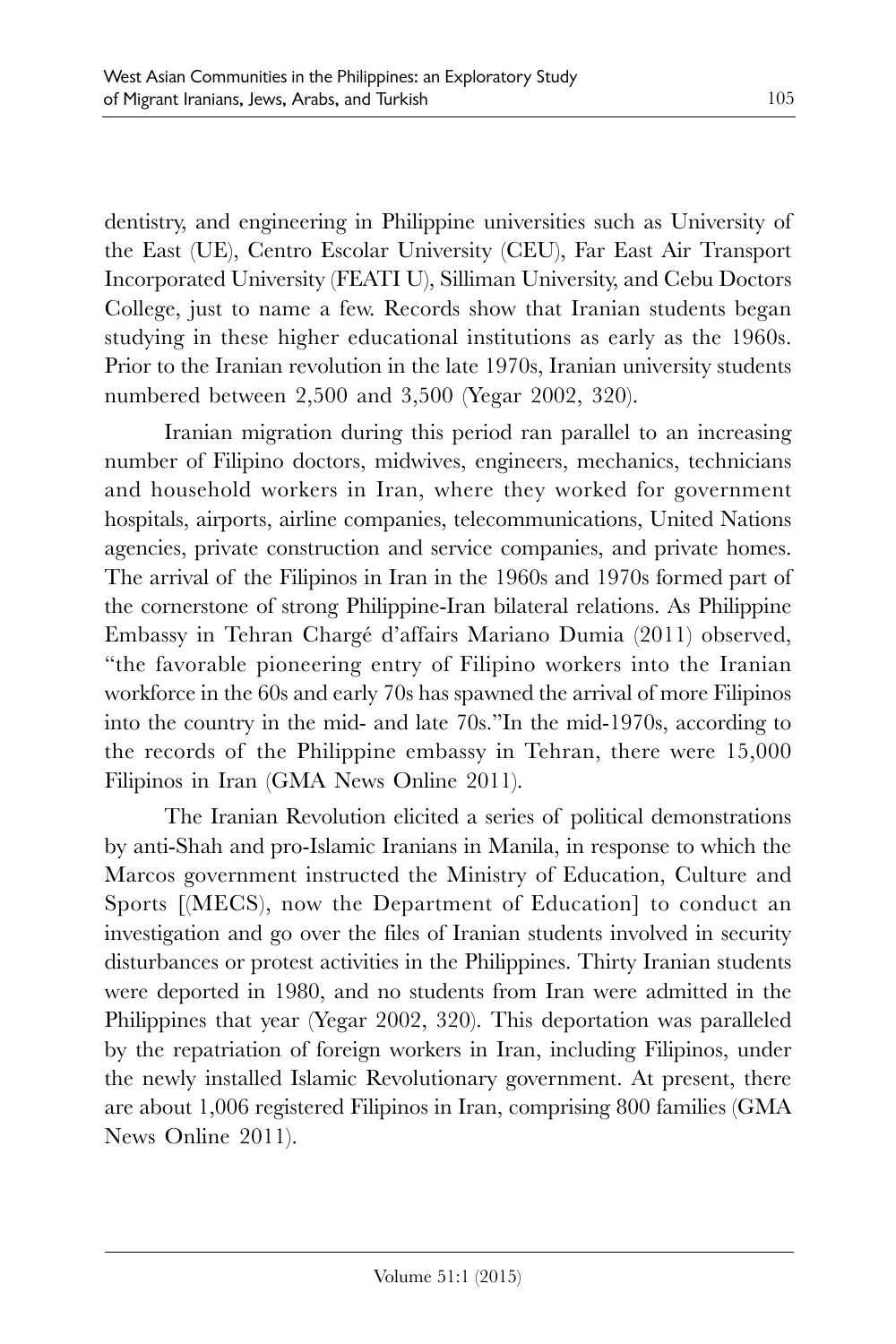#### Third Wave of Migration

The third wave of migration took place in the 1990s when, for security reasons, Filipinas working in Persian Gulf countries such as Kuwait, Iraq, and Saudi Arabia came back to the Philippines with their Arab spouses and children. This period witnessed the Iraqi invasion of Kuwait, which triggered a US-led international coalition to push President Saddam Hussein's army back into Iraq. The Persian Gulf War resulted in property damage, loss of life, and gross violations of human rights inflicted by the Iraqi army on vulnerable groups such as women, the elderly, and children. Seeking to ensure their security, many Overseas Filipino Workers (OFWs) in Iraq and Kuwait, especially those with families, came to the Philippines and returned to Kuwait, Iraq, and Saudi Arabia when the fighting ended. Filipinas who were also married to Arabs and Iranian nationals in other countries, such as the United States, Canada, Europe, and Japan, also went back to the Philippines, forming a new group of mixed West Asian-Filipino communities in the country.

Thus, political-military crises—arising from the Israel-Palestinian conflict, Lebanese Hezbollah and Israeli tensions, and the 1991 Iraqi invasion of Kuwait—all resulted in the relocation of some Filipino-Lebanese, Filipino-Palestinian, Filipino-Iraqi and Filipino-Kuwaiti families to the Philippines. Some of them settled in Metro Manila, Cebu, and Mindanao. Many put up small businesses and sent their children to Philippine schools and universities. According to Lebanese Consul General Joseph Assad (2013), there are about 22,000 Arab migrants in the Philippines and majority of them live in Mindanao, though some Arab entrepreneurs did establish themselves in Manila.

### Fourth Wave of Migration

The last group of West Asians who came to the Philippines comprise mainly of second-generation Filipino–West Asians. Like the Arab and Iranian students in the late 1960s, 1970s, and early 1980s, many of these newcomers are students who are either mixed-blood (Filipino and West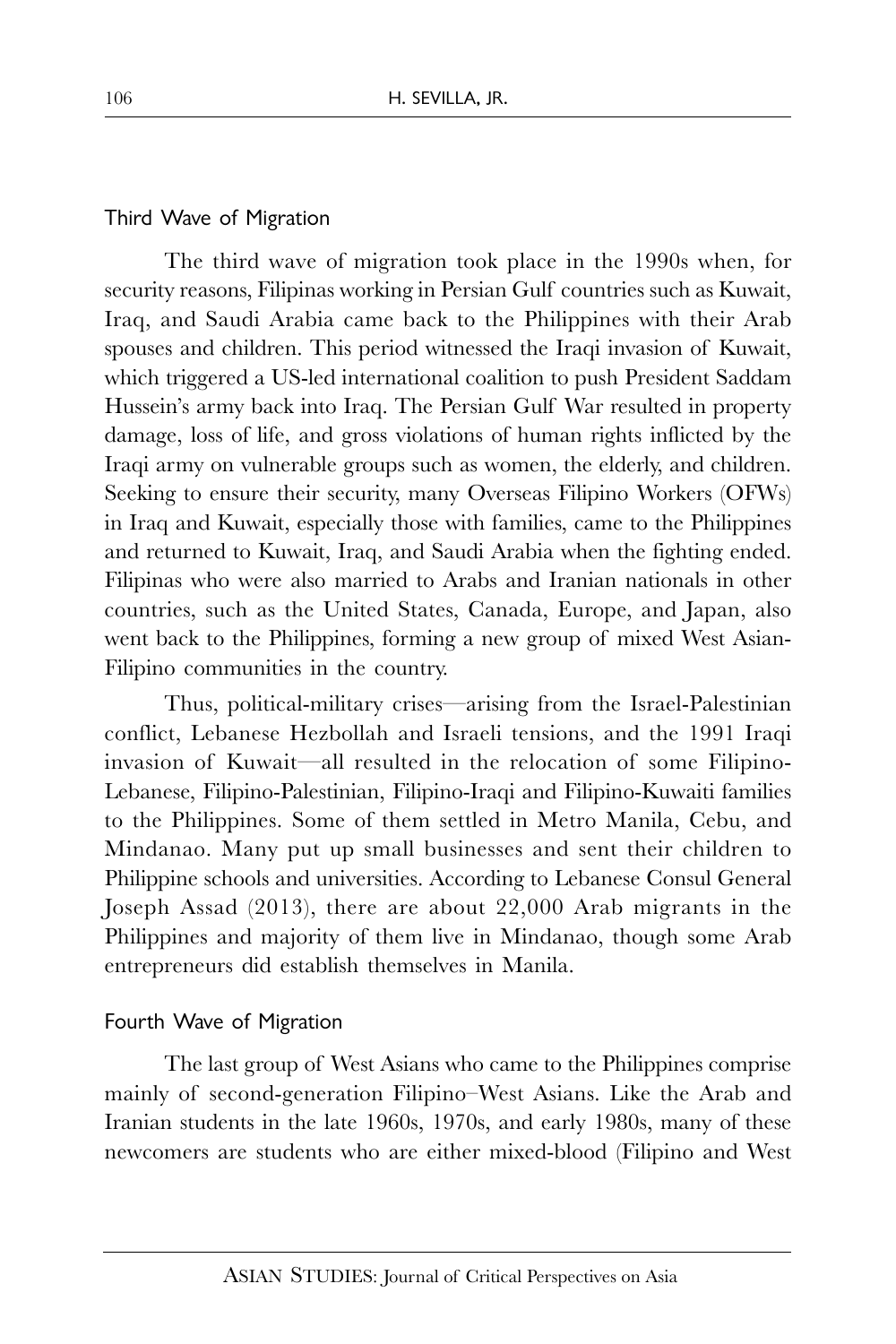Asian) or full-blooded (both parents are West Asians).<sup>5</sup> Either way, they are currently enrolled in Philippine universities and English-language schools.

The second-generation Iranians in the Philippines are the sons or daughters of Iranian students in the 1970s and 1980s who married Filipinas and returned to Iran. Most of the second generation took their elementary and high school education there, while some obtained a university degree in the country before joining their mother's families in the Philippines. Like their Iranian fathers who had studied in Philippine universities, many of them also take up dentistry, engineering, medicine, and, for a few, social science courses. Others became entrepreneurs while a significant number work for Business Processing Outsourcing (BPO) companies and Information Technology (IT) companies in Manila.

A group of recently arrived Arab students in the Philippines—from Saudi Arabia, Yemen, Oman, Libya, and Israel—are taking up degrees in aeronautics while some enroll in short-term English language courses in language institutions like the American Language Institute in English Proficiency (ALIEP) in Makati City, Quezon City, and Baguio City.

Among universities in the country with a high percentage of West Asian enrollees are Centro Escolar University (CEU), Manila Central University (MCU), University of the East (UE) Manila and Caloocan branches, where many of them take dentistry. Other universities include Fatima University, Manuel Quezon University, Mapua University, Ocampo University, Cebu Doctors University, St. Louis University in Baguio, Silliman University in Dumaquete, Trinity University of Asia in Quezon City, Philippine Women's University, University of Santo Tomas (UST), and the University of the Philippines Diliman.

Apart from Arabs and Iranians, the number of Turkish nationals in the country has also doubled over the years (Kazkondu 2013). Some travel to Cebu to study English while others are sent to Academia, a Turkishowned English-language institute in Manila before they go to the United States or to another English-speaking country for graduate and post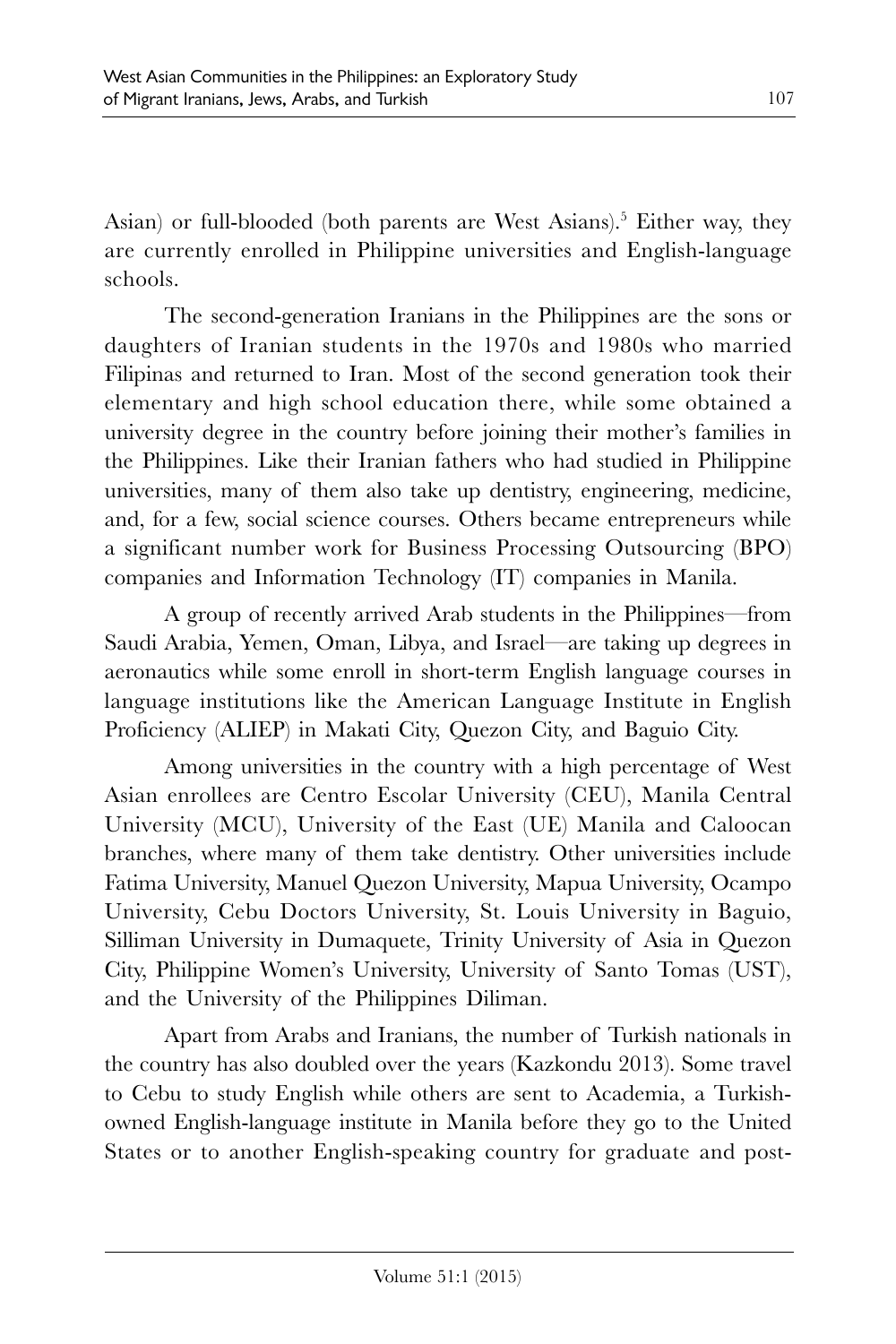graduate education. At any rate, Turkish nationals who graduated in Philippine universities are now at the forefront of business ties between Philippines and Turkey.

## Famous Filipinos with West Asian Lineage

There are a number of successful Filipino-Arabs, Filipino-Iranians, and Filipino-Israelis who have made their mark in different fields in the Philippines, including but not limited to the following: entertainment, modeling, beauty pageantry, and sports. In regard to the first three, the unique mestizo features of Filipino-West Asians are perceived to be attractive, and thus seen to be suitable as actors, actresses, and models. Some well-known personages are:

> Amir Carlos Damaso Vahidi Agassi (Filipino-Iranian Actor, TV Host, rap artist, and model) Kian Reza Kazemi (Filipino-Iranian actor, model, and businessman) Toni Rose Gayda (Actress of Egyptian, French, Polish and American descent) Mona al-Alawi (Filipino-Bahraini child actress) Yasmien Yuson Kurdi (Filipino-Lebanese singer and actress) Prince Stephan (Filipino-Arab actor) Kuh Ledesma (Filipino-Arab actress) Charlie Davao (Filipino-Spanish-Arab actor) Dawn Zulueta (Filipino-Lebanese actress) Sam Ajdani (Filipino-Iranian model) Uma Barum Khouny (Filipino-Israeli actor) Jessy Mendiola (Filipino-British-Lebanese actress) Anna Roces (Filipino-Lebanese actress) Marie-Ann Bonquin Umali (Filipino-Lebanese beauty queen)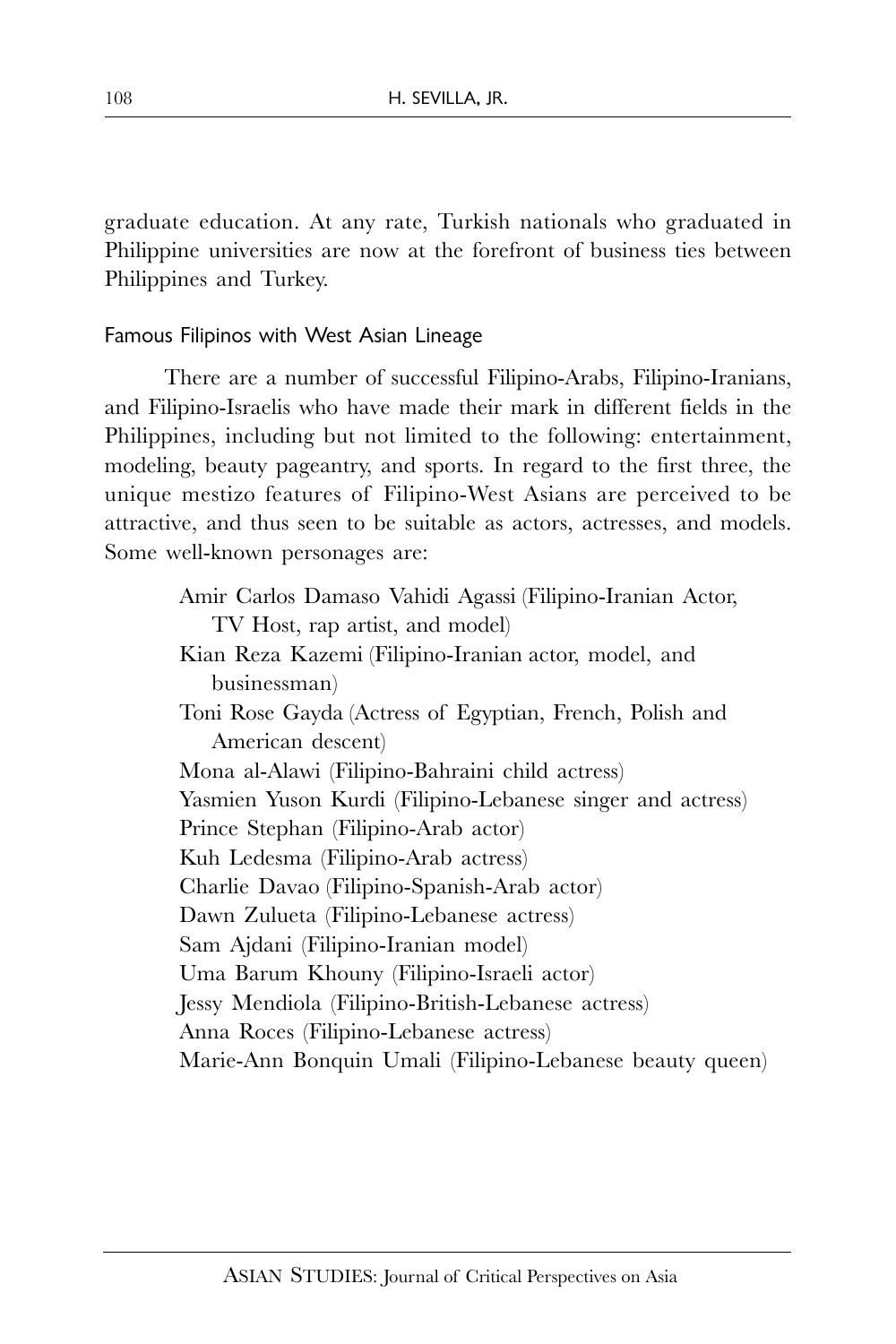Famous sports personalities are: Misagh Medina Bahadoran (Filipino-Iranian football player) Jasmine Alkhaldi (Filipino-Saudi swimmer) Rabeh Ahmed Al-Hussaini (Filipino-Arab PBA player)

Representation in other fields is also rising. For instance, Mostafa Lee Mehrafshah, Filipino-Iranian, placed 6th in the 2013 National Dentistry Examination.

At present, many Iranians live in Wack-Wack Subdivision in Mandaluyong City, Gilmore Street in Quezon City, and Legarda Street in Manila. Turkish nationals are concentrated more in San Juan while Arabs are spread in Quezon City, Pasay City, Makati City, and Manila. Jewish nationals live primarily in Makati. Though most Middle-easterners chose Manila as their place of residence, some of them also opted to live with their Filipino families in cities and towns outside of Metro Manila, such as Laguna, Bulacan, Antipolo, Rizal, and Cavite.

## Motivations for Visiting and Settlement in the Philippines

The motivations of West Asians to reside in the Philippines can be classified into five: business interests, education opportunities, tourist activities, family linkages, and diplomatic duty.

## Business Interests

The Philippines' economic relations with countries in West Asia have not improved much over the years as trade and commercial activities did not receive high priority in the past. For both the Philippines and West Asian nations, this is partly because of the lack of initiatives to promote import-export activities outside crude oil. As it is, Philippine interests in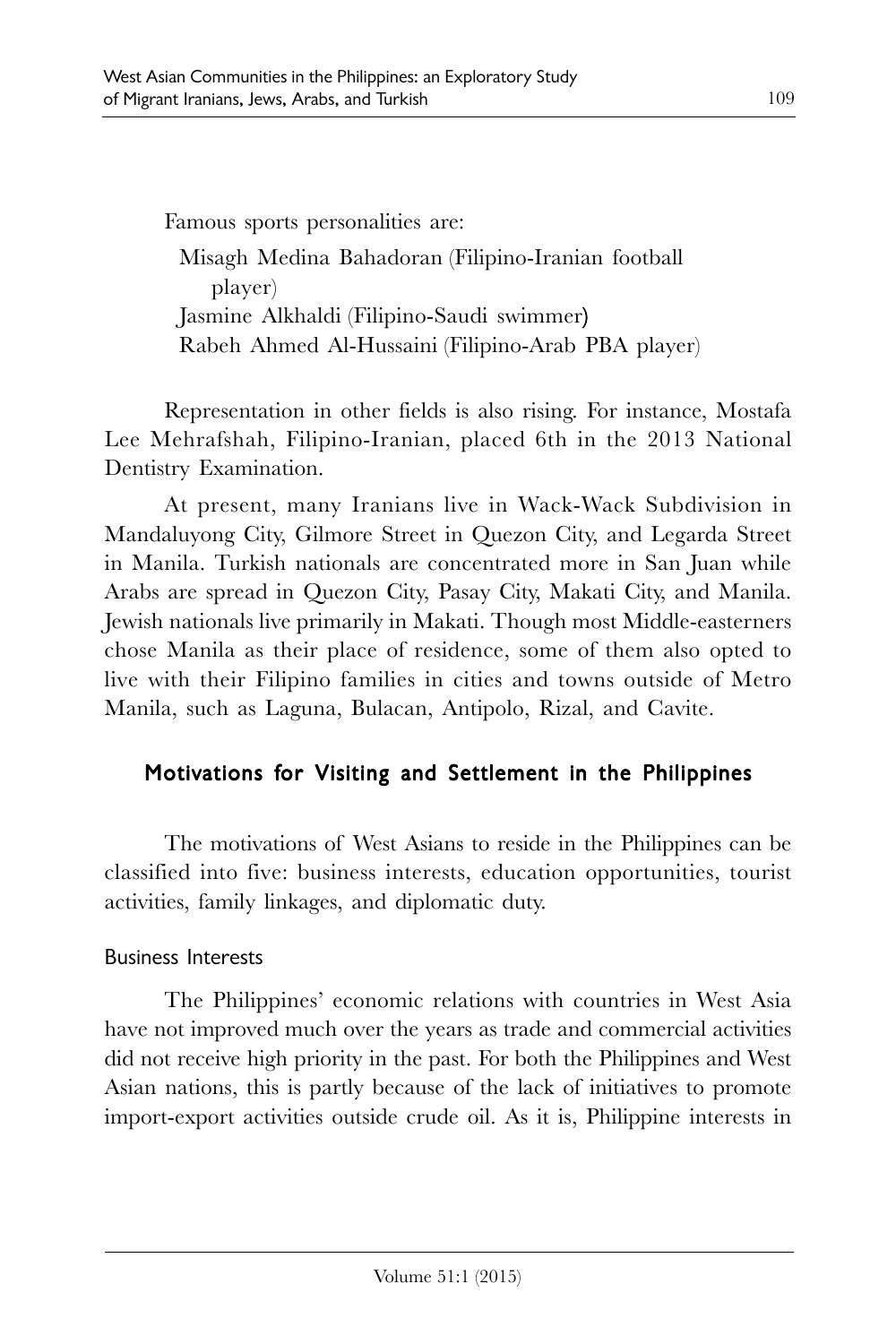West Asia revolve around the security and welfare of the Overseas Filipino Workers (OFWs); the security of oil supply; and the strategic role of the Organization of Islamic Conference (OIC) in mediating conflict in Mindanao. Similarly, West Asian Asian businesses in the Philippines are rather limited to restaurants, carpet shops, coffee shops, construction companies, and recruiting agencies. Table 1 provides a list of some establishments.

One reason for the nonimprovement of commercial relations is the inability of businessmen from both the Philippines and West Asia to appreciate other available resources they have for each other. Three factors may help explain this situation: their limited knowledge of each other's business landscape, including relevant investment policies; second are the tight visa requirements by the Philippines; and lastly, which is connected to the first factor, is the lack of initiatives from both sides to improve and strengthen business transactions.

The Turkish business community, through The Turkish Chamber of Commerce in the Philippines, has been recently active in "business matching" (Turkish Chamber of Commerce of the Philippines 2014b). Through exchange visits, 6 Filipino and Turkish companies and businessmen seek to connect industries in the Philippines—construction, renewable energy, mining, tourism, food and beverage, furniture, textiles, chemicals, aviation, logistics, and finance—to those in Turkey, but these projects are still works in progress. At present, three Turkish organizations in the Philippines are working hand in hand to promote bilateral relations between the two countries: The Turkish Chamber of Commerce in the Philippines with branches in San Juan, Zamboanga, and Davao; Turkish-owned schools in Sinunok, Zamboanga and Santolan in San Juan City; and the Pacific Dialogue Foundation, Inc., which is based in Annapolis Street, San Juan City.

Some Filipino and Arab businessmen also organized bilateral economic and business summits both in the Philippines and in various countries around the Persian Gulf. These included the Arab-Philippine Business Summit Road Show held in Cebu, where the Cebu Business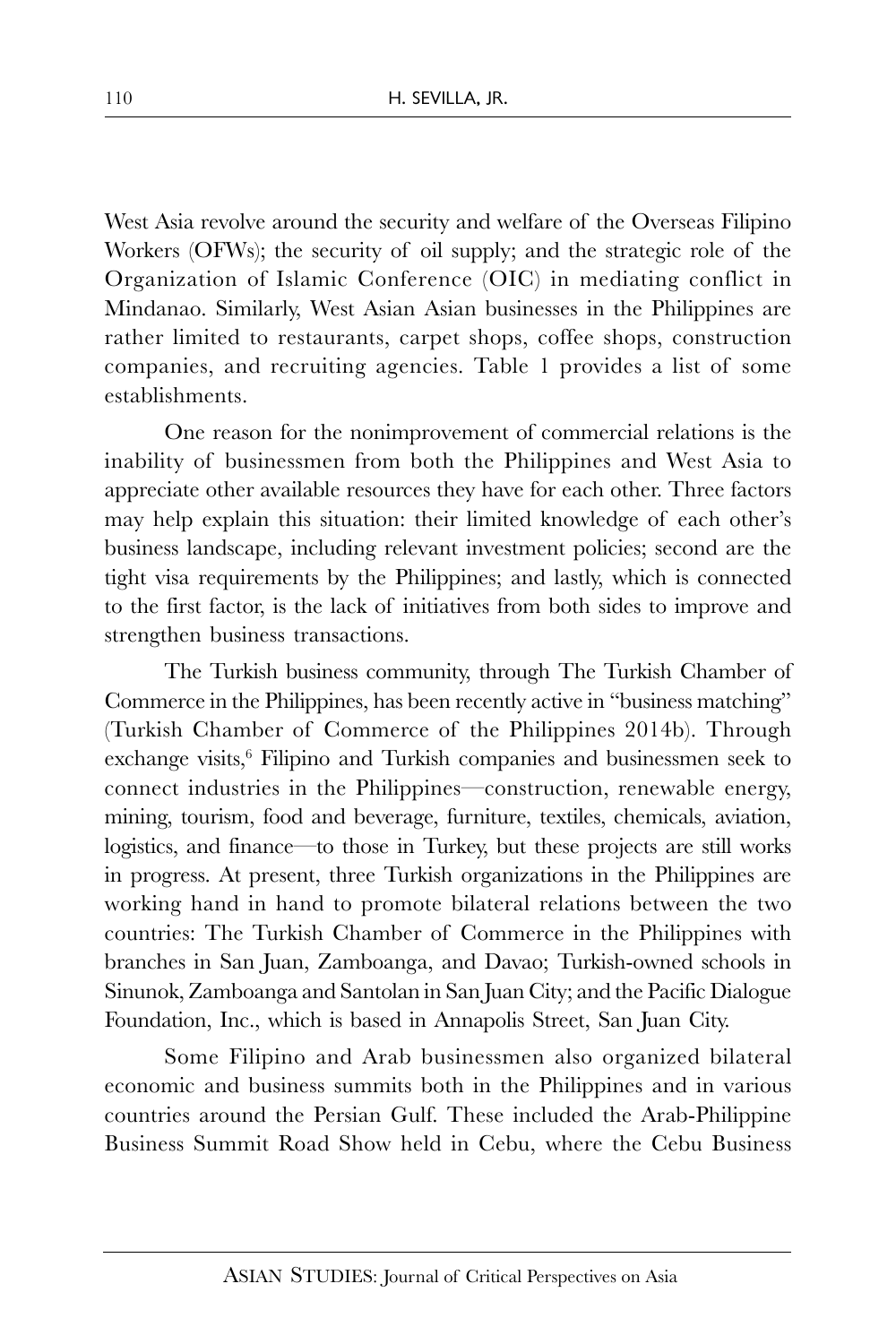| Name of Establishments                          | Addresses                                                                                                  |
|-------------------------------------------------|------------------------------------------------------------------------------------------------------------|
| Jerusalem Restaurant<br>Hossein's Persian Kebab | 1533 M.H. Del Pilar Street, Malate, Manila<br>LKV Building., 7857 Makati Avenue.,<br>Makati City           |
| Kabab Grille and Persian Cuisine                | Ground Level, Prince Jun Condominium,<br>42 Timog Avenue, Quezon City                                      |
| Aryan Persian Restaurant                        | Promenade Mall, Greenhills; Podium Mall,<br>Mandaluyong City; Robinson Place, Manila                       |
| Mister Kebab                                    | UP Ayala TechnoHub, Commonwealth<br>Avenue, Quezon City                                                    |
| Prince of Persia                                | Eastwood City Walk 1, Libis, Quezon City                                                                   |
| Behrouz                                         | G/F Metrowalk Commercial Complex,<br>Ortigas Center, Pasig City                                            |
| Persia Grill                                    | 2nd Avenue corner 30th Street,<br>Blue Sapphire, near Burgos Circle,<br>Bonifacio Global City, Taguig City |
| Kebab Turki                                     | De la Rosa 1 Car Park, De La Rosa Access<br>Road 1, Legazpi Village, Makati City;<br>Robinson Place Manila |
| Sofreh Persian Fusion Cuisine                   | G-Strip, Greenhills Shopping Center,<br>Ortigas Avenue, San Juan City                                      |
| M&M Mana-ish and More                           | 20 Jupiter Street, Barangay Bel-Air,<br>Makati City                                                        |
| The Kazemi Persian Carpet                       | 1000 Pasay Road corner Makati Avenue,<br>Makati City                                                       |
| Sina Persian Carpet Incorporated                | Julia Vargas Avenue, Mandaluyong City                                                                      |

## TABLE 1: Famous Filipino-Arab and Persian Business Establishments in the Philippines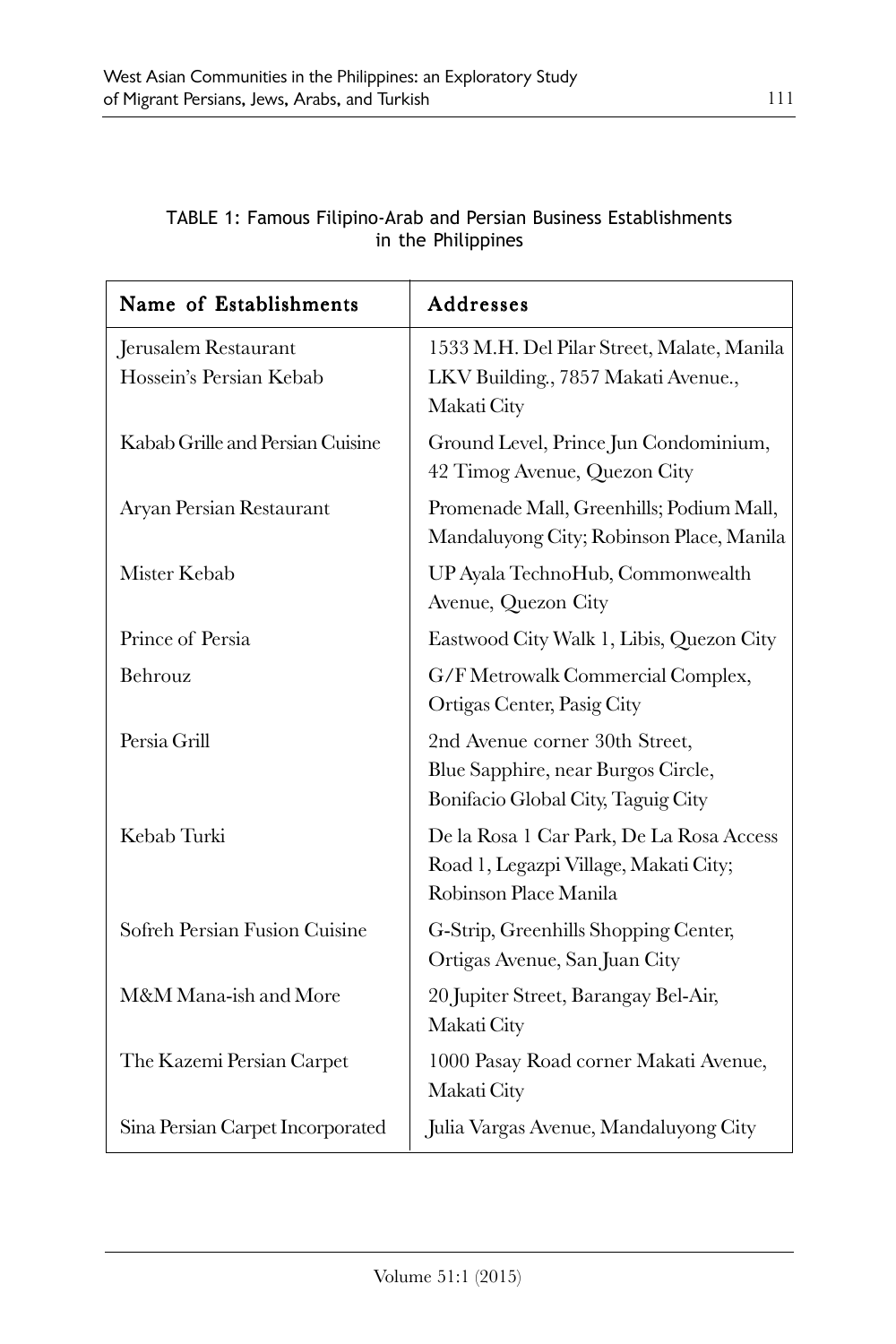Club, Cebu Chamber of Commerce and Industry (CCCI), and the Confederation of Philippines Exporters Foundation (Cebu) Inc., or PhilExport-Cebu, expressed interest to forge linkages with West Asian traders (Dagooc 2013).

Kuwait Fund for Development has financed four development projects in the Philippines. The project cost around \$US43.7 million and is centered on some remote areas in the Philippines. These projects include The Zamboanga Electrification Project, which aims to supply the Zamboanga region with electricity by constructing transmission lines amounting to \$9.3 million; the Two Mindanao Roads Improvement (Molave-Oroquita, Pagadian-Tacuran) Projects, which cost US\$15 million, are designed to solve and facilitate traffic and trade between the cities and villages of these areas; and the Mindanao Second Road Improvement Project (Kuwait Fund for Development 2011, 40–41).

Gregory Domingo of the Philippines' Department of Trade and Industry (DTI) observed that "the Philippines needs to get on radar screen of Middle East investors because they have so much investible funds. They need to get comfortable that they will get reasonable protection when they invest" (Manila Bulletin 2011). In doing so, the Philippine government created a "selling Mission to the Middle East" to help draw investments into the country. Indeed, business deals with countries such as Saudi Arabia, Qatar, and Kuwait were signed (PR Log 2012). Qatar and Kuwait in particular want to invest in the country's various sectors, including food security, property, tourism, energy, and public-private partnership projects (Maierbrugger 2012). Food security will be part of the strategic equations, hydropolitics, and international relations in West Asia for decades to come.

## Education Opportunities

Education is the second reason why West Asian nationals—Iranians and recently, Turkish students—migrate to the Philippines. The Philippines, like Malaysia, is a major destination in Southeast Asia for such students, who choose Philippine universities because tuition fees therein are lower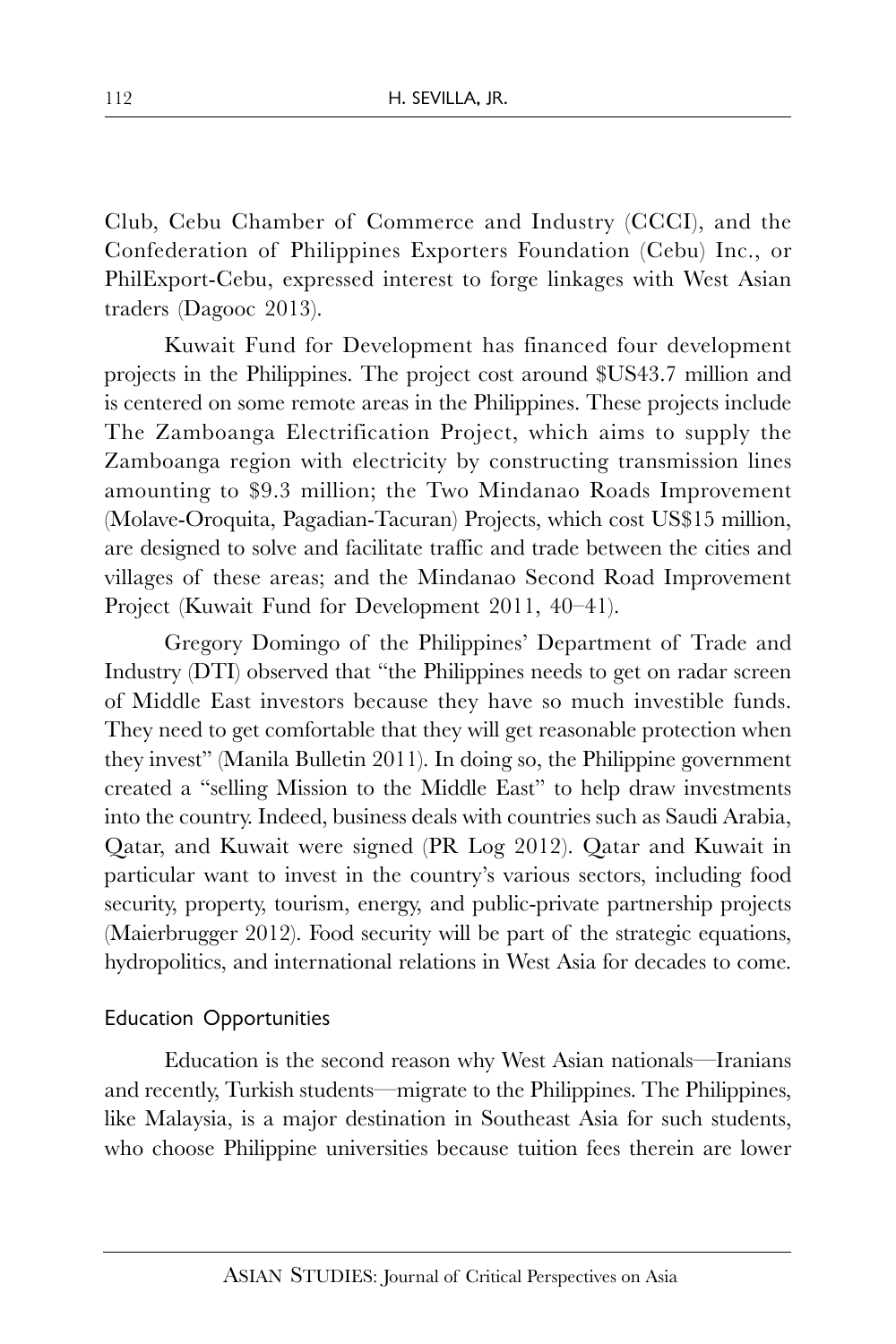than those in their own countries and in European and American universities. Moreover, students have little problems adjusting to the medium of communication since English is the language of instruction used in all Philippine universities, unlike in Malaysia where Bahasa Melayu is the lingua franca. In addition, Philippine universities offer quality education in dentistry, medicine, engineering, and aeronautics.

Available data from the Commission on Higher Education (CHED) indicate that of all foreign students enrolled in Philippine universities from Academic Year (AY) 2010 to 2013, Iranian students were the most numerous, followed only by Koreans (CHED 2013).

In a survey conducted by the author among West Asian and North African students in the Philippines (Table 3), the percentage of Iranians between 2005 and 2013 is higher than that of other West Asians. This was especially the case in 2011 to 2012, when Iranian students numbered 1,053, way ahead of Nigerian, Sudanese, Kuwaiti, and Turkish students (CHED 2013).

Other factors—one of which pertain to the nature of the Iranian educational system—help explain why Iranians study abroad. In Iran, students who plan to study in public universities must pass a centralized national university entrance examination, which Iranians call konkoor. Because of the stringent selection process and limited resources and slots, not all talented students get a chance to pursue higher education in public universities in Iran. And applicants who cannot pass the konkoor are forced to enroll in private universities, where tuition fees are much more expensive. As a result, Iranian students prefer to study abroad.

The second reason for studying abroad has to do with eschewing military service, which is required of male Iranian once they reach eighteen. The constitution of the Islamic Republic of Iran requires that every male citizen of the country serve in the military for up to 24 months. Because of this, some parents of either Iranians or mixed-blooded Iranians in Iran send their children abroad before they turn 18, who can thus skirt compulsory military service.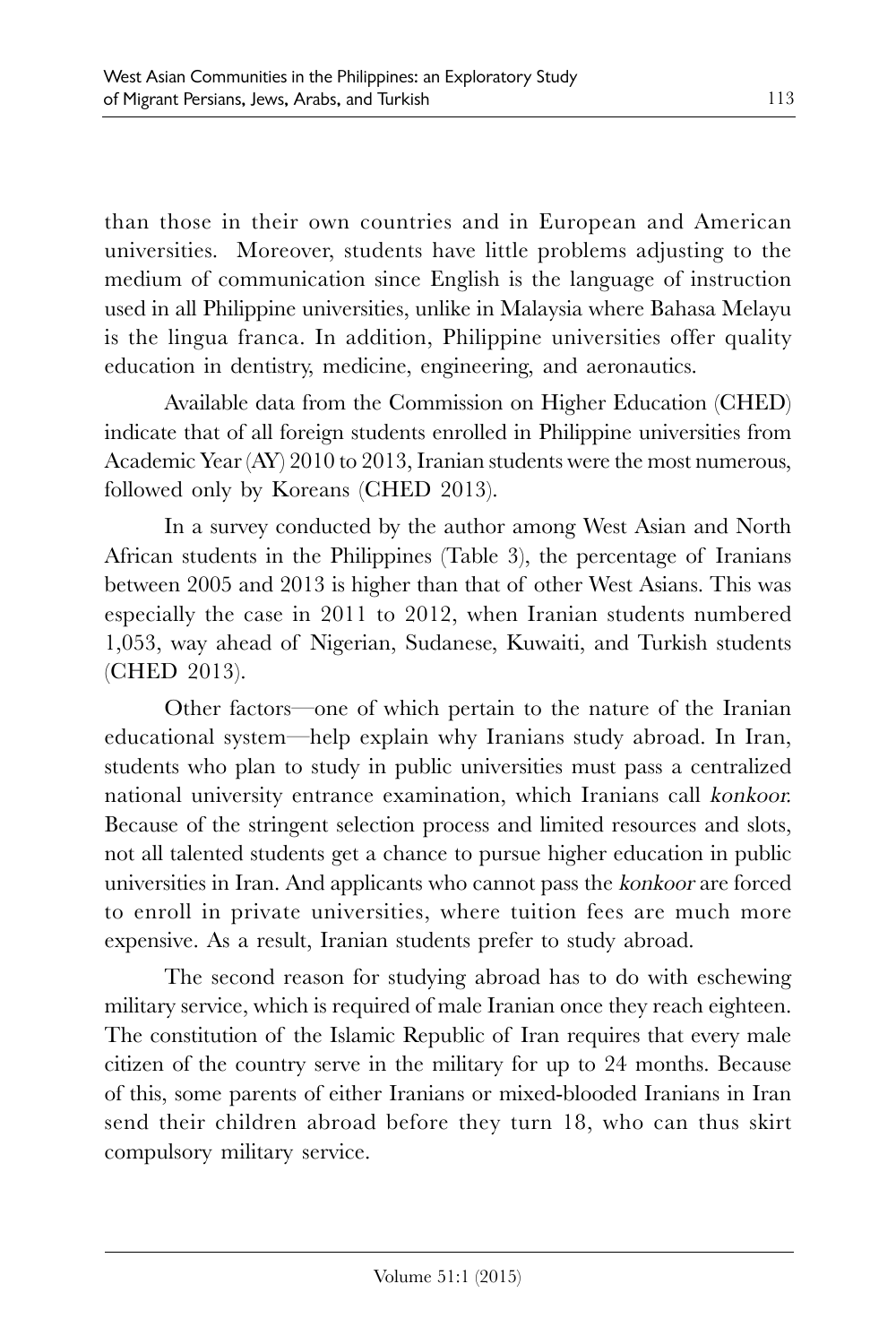It is, however, noticeable that the number of Iranian students in the Academic Year 2012–2013 dropped from 1053 to 575. The decrease is partly attributed to the negative impact of US economic sanctions on Iran because of its nuclear program. Parents of Iranian students had difficulty sending money to their children studying abroad such as the Philippines because the sanctions affected banking transactions. Indeed, in a summary report of foreign student enrolment at the University of the East (UE) Manila Campus, the number of Iranians in the second semester of Academic Year 2012 to 2013 declined significantly.<sup>7</sup>

In general, Iranian students are more likely to stay in the Philippines than Turkish or Arab students because of two reasons: the nature of the courses they are taking, and the preference of male Iranian students<sup>8</sup> to marry Filipinas. As a result, many Iranians would stay longer in the Philippines than their Turkish and Arab counterparts (Gharacheh 2013; Francisco 2013).

Although the enrollment of Iranian students in the University of the East declined, they still comprised the highest number of the foreign students enrolled in that university for the second semester of Academic Year 2012–2013. Out of 436 Iranian students in UE, 354 study dentistry, 20 studied arts and sciences, and 40 are in graduate school.<sup>9</sup> In comparison,

| Nationality | $2010 - 2011$ | $2011 - 2012$ | $2012 - 2013$ |
|-------------|---------------|---------------|---------------|
| Americans   | 499           | 590           | 249           |
| Chinese     | 1298          | 1042          | 297           |
| Indians     | 224           | 529           | 187           |
| Iranians    | 876           | 1053          | 575           |
| Koreans     | 2134          | 2158          | n/a           |

TABLE 2: Number of Select Foreign Students enrolled in Philippine universities (AY 2010**–**2013)

Source: CHED 2013. Data available as of February 2013.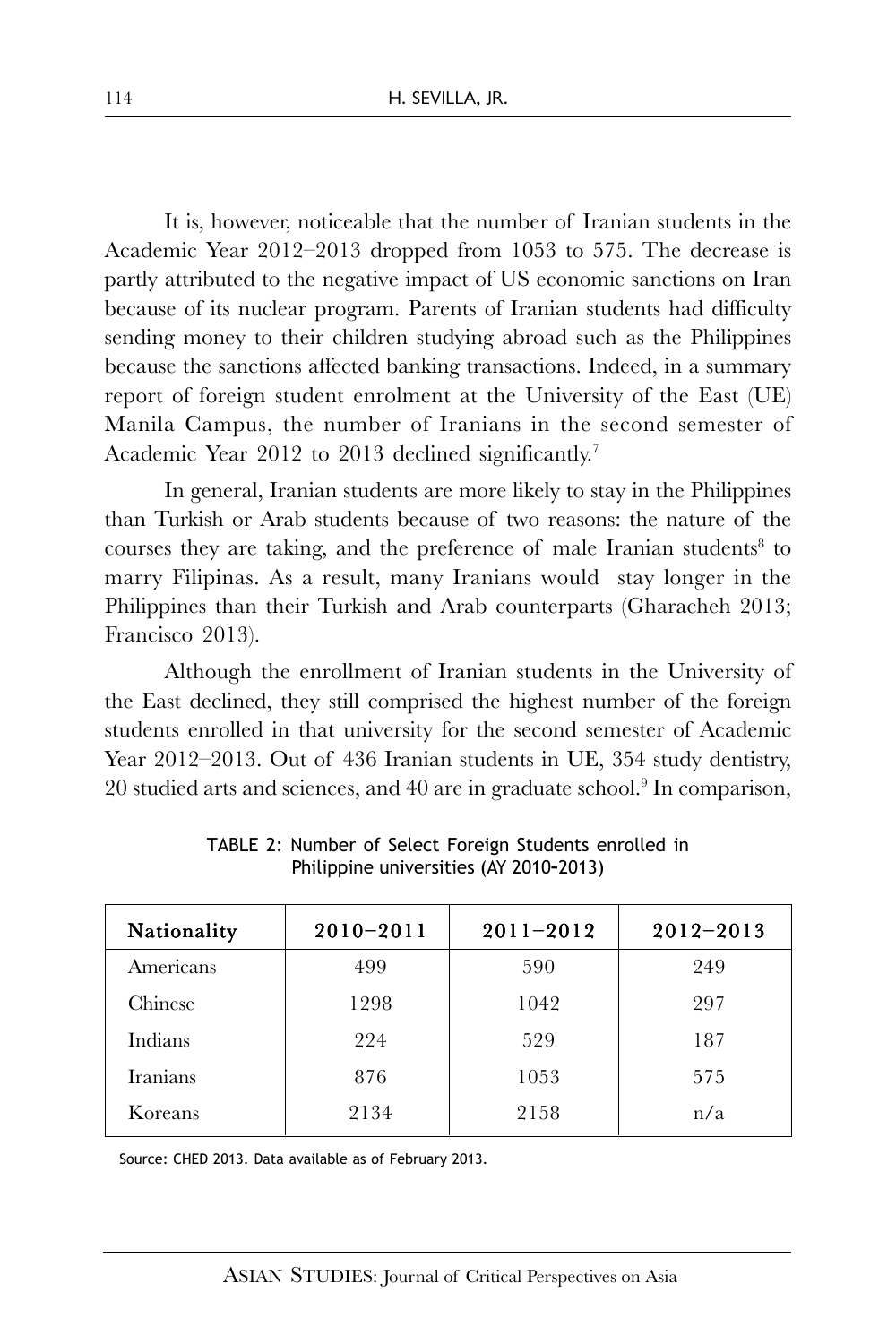| Nationality      | $2005 -$         | $2006 -$         | $2007 -$        | $2008 -$       | $2009 -$       | $2010 -$       | $2011 -$                 | $2012-$          |
|------------------|------------------|------------------|-----------------|----------------|----------------|----------------|--------------------------|------------------|
|                  | 2006             | 2007             | 2008            | 2009           | 2010           | 2011           | 2012                     | 2013             |
| Bahraini         | $\overline{4}$   | $\boldsymbol{3}$ | $\overline{4}$  | $\overline{2}$ | $\overline{2}$ | $\sqrt{3}$     | $\overline{0}$           | $\overline{0}$   |
| Egyptian         | 6                | 5                | $\overline{4}$  | 5              | $\overline{4}$ | 3              | $\mathbf{1}$             | $\sqrt{2}$       |
| Eritrean         | 10               | 11               | 11              | 24             | 27             | 26             | 14                       | $\boldsymbol{9}$ |
| Iranian          | 531              | 612              | 750             | 1002           | 673            | 876            | 1053                     | 575              |
| Iraqi            | $\overline{0}$   | 3                | 3               | $\overline{4}$ | 5              | $\mathfrak{Z}$ | 5                        | $\overline{0}$   |
| Israeli          | $\theta$         | $\theta$         | $\overline{0}$  | $\theta$       | $\overline{0}$ | $\overline{0}$ | $\theta$                 | $\boldsymbol{0}$ |
| Jordanian        | $\overline{9}$   | $\mathfrak{Z}$   | $6\phantom{.}6$ | $\sqrt{2}$     | $\mathfrak{Z}$ | $\overline{5}$ | $\, 8$                   | $\mathbf{1}$     |
| Kuwaiti          | 27               | 12               | 101             | 196            | 7              | 3              | 43                       | $\mathbf{1}$     |
| Lebanese         | $\overline{0}$   | 3                | $\overline{2}$  | 3              | $\overline{4}$ | $\overline{4}$ | $\mathbf{1}$             | $\,1$            |
| Libyan           | $\boldsymbol{0}$ | $\overline{2}$   | no              | $\overline{7}$ | 13             | 16             | $\mathbf{n}\mathbf{o}$   | $\mathbf{1}$     |
|                  |                  |                  | record          |                |                |                | record                   |                  |
| Nigerian         | 48               | 32               | 57              | 43             | 63             | 45             | 90                       | 44               |
| Palestinian      | 5                | $\overline{5}$   | $\mathbf 5$     | $\overline{5}$ | $\overline{4}$ | $\overline{4}$ | 6                        | $\boldsymbol{0}$ |
| Saudi            |                  |                  |                 |                |                |                |                          |                  |
| Arabian          | 8                | 5                | 12              | 20             | 6              | 5              | 18                       | 10               |
| Sudanese         | 124              | 81               | 114             | 103            | 28             | 51             | 53                       | 21               |
| Turkish          | 17               | 15               | 35              | 25             | 33             | 39             | 20                       | $\boldsymbol{0}$ |
| United Arab      |                  |                  |                 |                |                |                |                          |                  |
| Emirates         | $\overline{5}$   | $\overline{2}$   | $\sqrt{3}$      | no             | no             | no             | $\sqrt{2}$               | $\mathbf{1}$     |
|                  |                  |                  |                 | record         | record         | record         |                          |                  |
| Yemeni           | 8                | 6                | $\mathbf{1}$    | $\overline{5}$ | $\overline{4}$ | 3              | $\overline{\phantom{a}}$ | $\overline{4}$   |
| Nationality      |                  |                  |                 |                |                |                |                          |                  |
| not<br>indicated | $\overline{0}$   | $\mathbf{1}$     | $\overline{6}$  | 98             | 16             | 24             | 119                      | $\boldsymbol{0}$ |
|                  |                  |                  |                 |                |                |                |                          |                  |
| Total            | 802              | 801              | 1,114           | 1,544          | 892            | 1,110          | 1,440                    | 670              |

TABLE 3: Number of foreign students (AY 2005**–**2006 to AY 2012**–**2013)

Source: CHED 2013. Data available as of February 2013.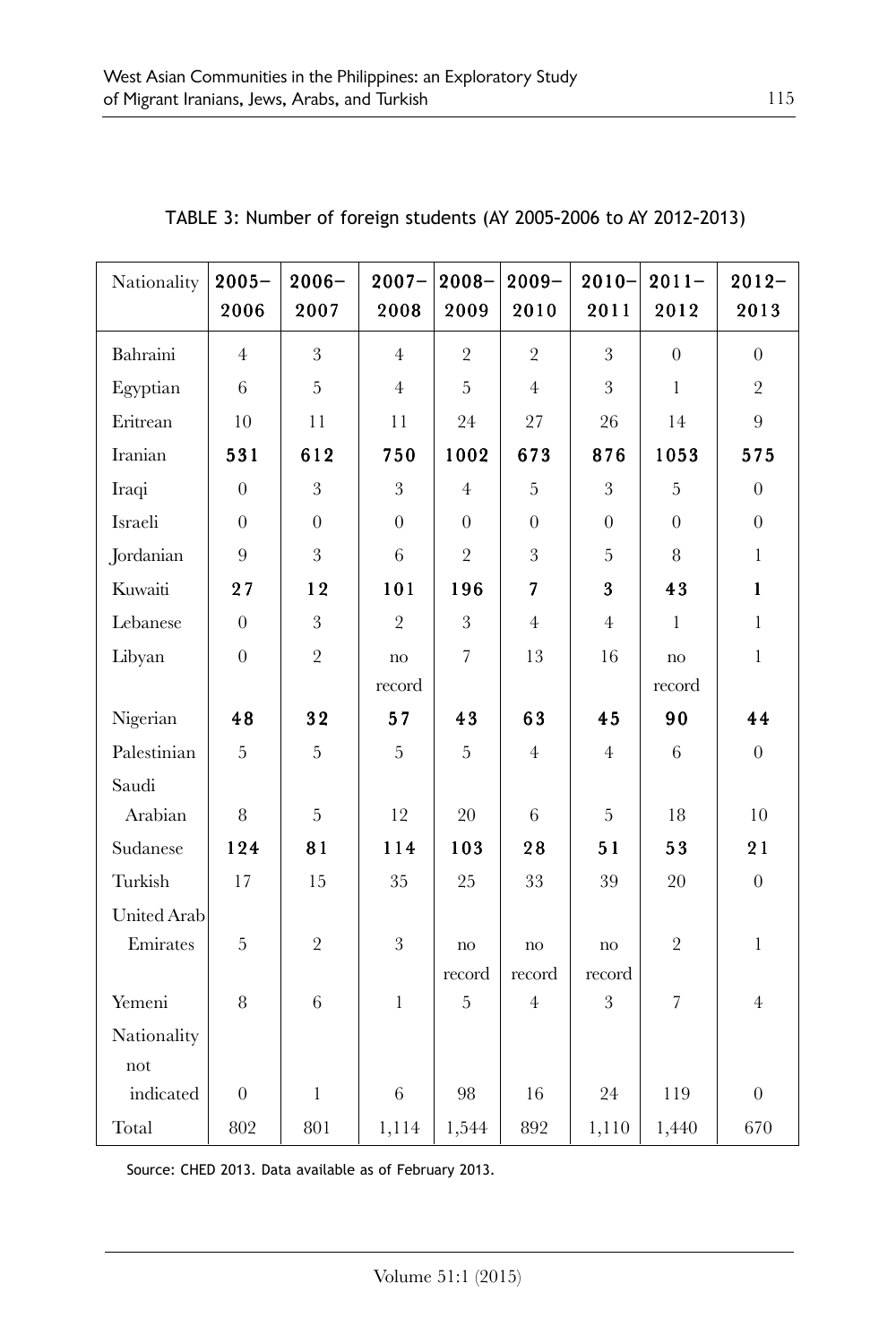there were only 78 Korean students, 50 Indian students, 45 Chinese students and 16 Nepalese enrolled in that academic year.<sup>10</sup>

Apart from the Iranians, Turkish students studying in Philippine language institutes in the country have also noticeably increased from 2012 to 2013. Of around 250 Turkish nationals in the Philippines, 50 are students who are enrolled in Philippine schools and universities (Kazkondu 2013). Even so, although the number of Turkish students have gradually increased over time, it is still premature to predict their length of stay in the country since their presence is minimal compared to their Iranian counterparts.

Arab students, especially from rich Gulf countries, usually stay in the country only for a short while; they are in the Philippines mainly for language and technical training programs after which they continue their studies in Europe and North America. Yemeni, Libyan, and Saudi students are also among those groups interested in learning English in the country (Mabasa 2013).

### Tourist Activities

Tourism is another reason why West Asian nationals come to visit the Philippines, especially with the recent "It's More Fun in the Philippines" campaign spearheaded by the Department of Tourism. In 2011, there were about 55,829 tourists from West Asia, a 14.6-percent increase from 2010 arrivals. During the first three months of 2012, arrivals from the region continued to increase by 12.4 percent. Many of these tourists are mainly from Saudi Arabia, United Arab Emirates (UAE), Kuwait, and Qatar (Travel and Tourism News Middle East 2012). Among West Asian countries in 2013, Saudi Arabia ranked first and was followed by nationals of the United Arab Emirates (UAE). In the first three months of 2013, the number of Middle Eastern tourists reached 16,423, a 20-percent increase from the previous year's figures during the same period (AME info 2013). Ibrahim Masri, director for the Middle East Representative, Department of Tourism, said that the Philippines launched campaigns and participated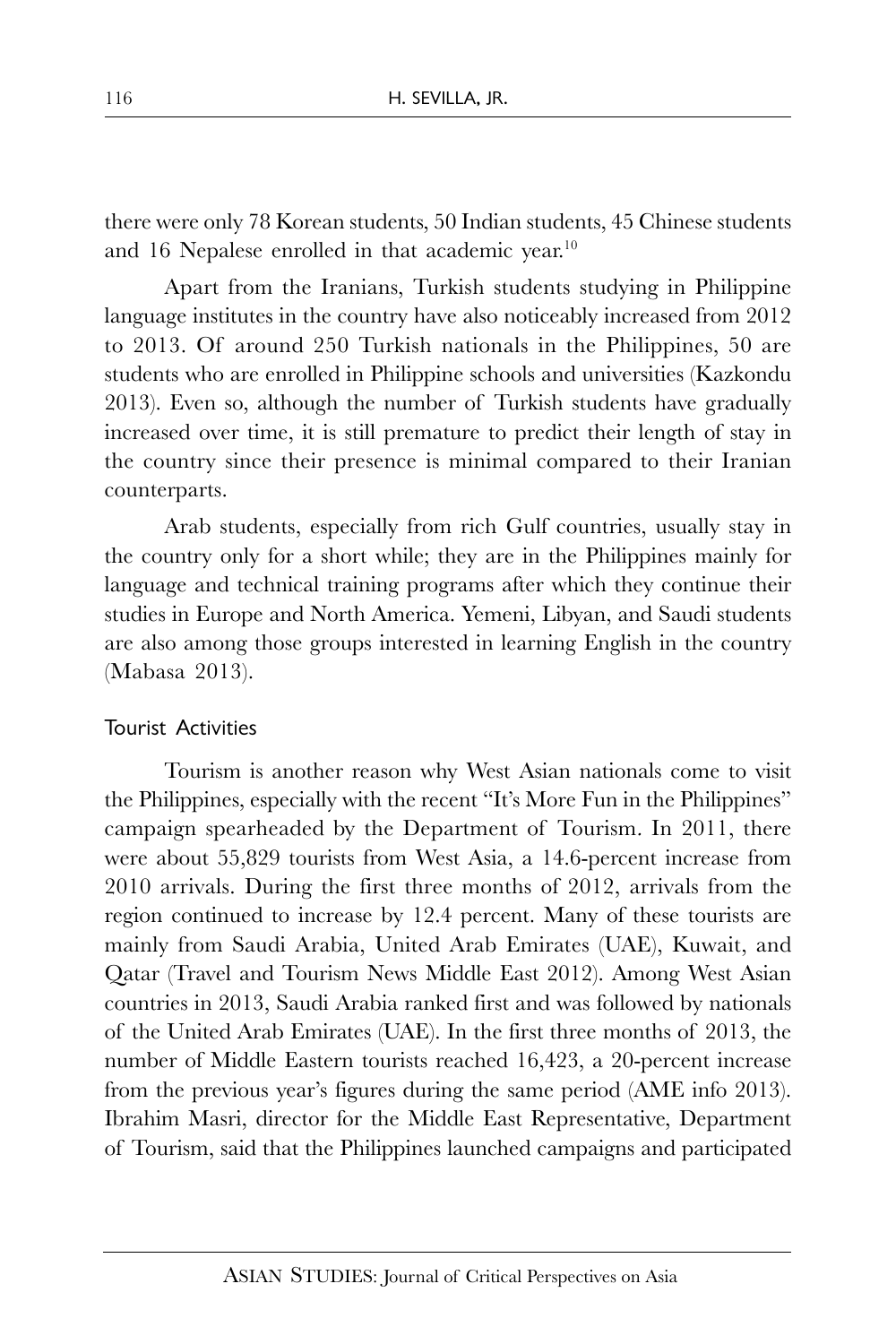at various trade shows in West Asia. These include the Arabian Travel Market (ATM) [Travel and Tourism News Middle East 2012]. The Philippines also hosted the 2012 PATA (Pacific Asia Travel Association) Travel Mart in Manila (PTM) [ibid.].

## Family Linkages

Arab, Iranian, and Turkish nationals who marry Filipinas tend to stay in the Philippines for some time. And even if these Filipinas eventually migrate to their spouse's home countries, they still come back to the Philippines to visit their relatives. Also, second-generation Iranians and Arabs prefer to study, live, and work in the Philippines rather than in Iran or in Arab countries. It is quite interesting to note that of West Asians who have lived in the Philippines, Iranians have registered the highest number of intermarriages with Filipinas. Although some Arabs have Filipina spouses, many of them still prefer to marry their countrymen or nationals of other Arab nationalities, as do Turkish migrants, only a handful of whom have married Filipinas. In this sense, the marriage of Yilmaz Bektas, a Turkish businessman, and Ruffa Gutierrez, a Filipino actress, is thus an exception.

Ashraf Zahedi (2010), an Iranian-American researcher from Stanford University, pointed out that in many cases, a university environment offers great opportunities for people from different nationalities to establish friendships, some of which blossom into romantic relationships. Many Iranian male students in the late 1970 and 1980s married and had children with their Filipino girlfriends. In contrast, only few Filipino men married West Asian nationals.

# Diplomatic Duty

Official or diplomatic assignment is another reason for West Asian nationals to stay in the Philippines. Many of these diplomats send their children to private schools or universities in Metro Manila. In some rare cases, they themselves enroll in local universities to pursue graduate studies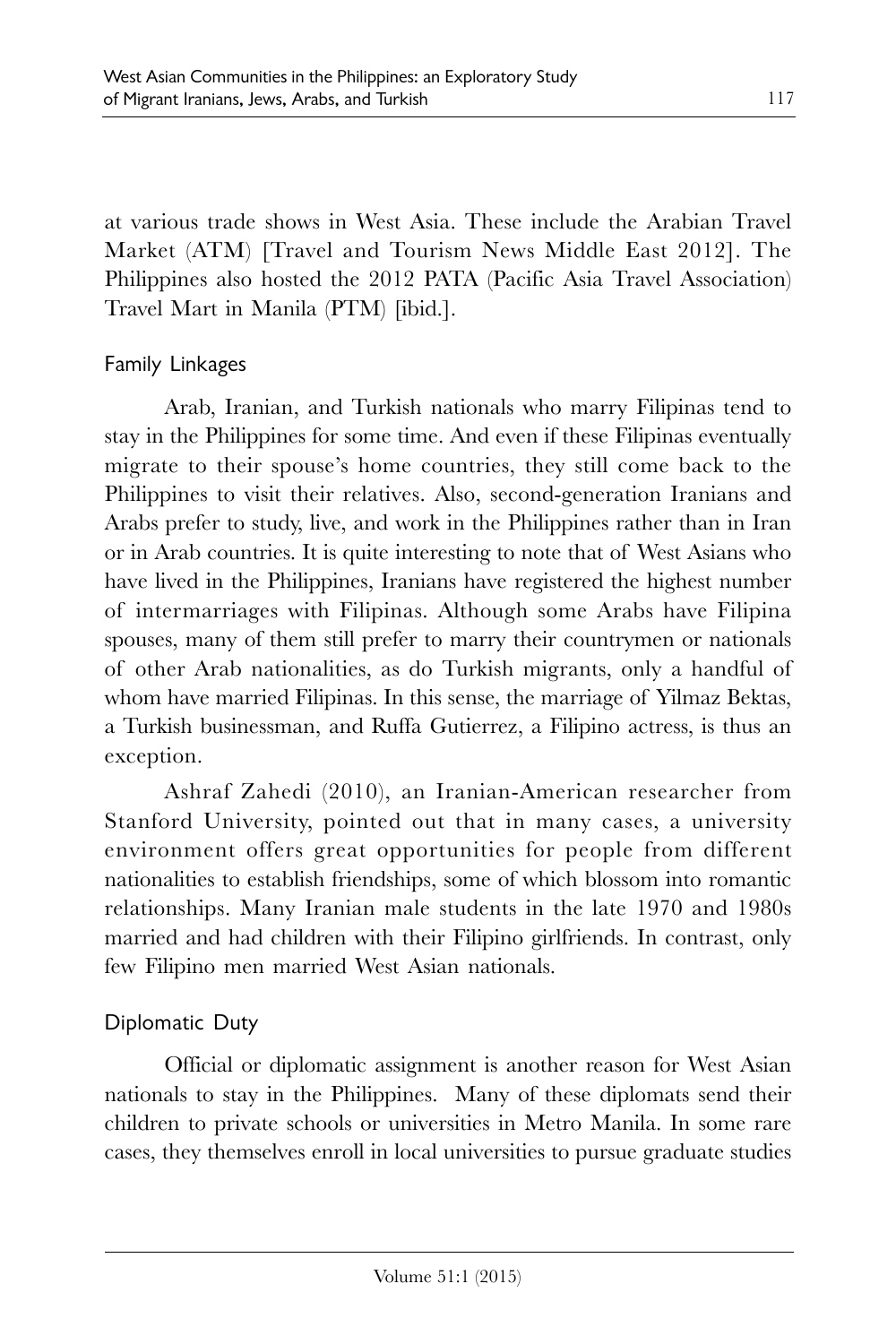in education and business management. And to maintain their cultural and religious connections to their homelands while in the Philippines, Arab families of these West Asian diplomats meet with each other to celebrate Islamic and cultural activities together.

## Migrants' Links with Country of Origin

Migration necessitates a certain degree of sociocultural adjustment, especially when it leads to intercultural marriages. In many cases, majority of migrants to West Asia from developing countries such as the Philippines are females, for whom marriage is a means to a comfortable life and financial and emotional security. This trend has led to the increase in transnational marriages between Filipinos and non-Filipinos. Some Filipinos in such unions live in the Philippines while others have moved to their husbands' country of origin, or another country altogether.

In the Philippines, West Asians in these transnational marriages struggle to adjust socially and culturally and to integrate into Philippine society as they adapt with the practices of their Filipina spouses. At any rate, their unions create biracial, bicultural or bilingual communities, which help them preserve and transfer their respective cultures to their children. In addition, since many of the West Asian migrants are Muslims, these transnational marriages demonstrate a condition by which "Filipinas have crossed not only ethnic and racial barriers but also religions" (Zahedi 2009, 78).

One may ask whether these part-Filipino, part-West Asian families maintain contacts with their country of origin. Descendants of the Lebanese or Syrians who came to the Philippines in the early twentieth century have lost touch with their relatives in Lebanon and Syria. Today, about 2,000 to 3,000 Filipinos of Lebanese origin do not have Lebanese identity cards (Assad 2013). These Lebanese-Filipinos have neither visited Lebanon nor contacted their relatives there. Despite this, they themselves keep in touch through Lebanese associations or through the Lebanese Consulate in Manila. Many of them reside in Alabang while a few are scattered around Metro Manila, the Visayas, and Mindanao (ibid). Doña Magdalena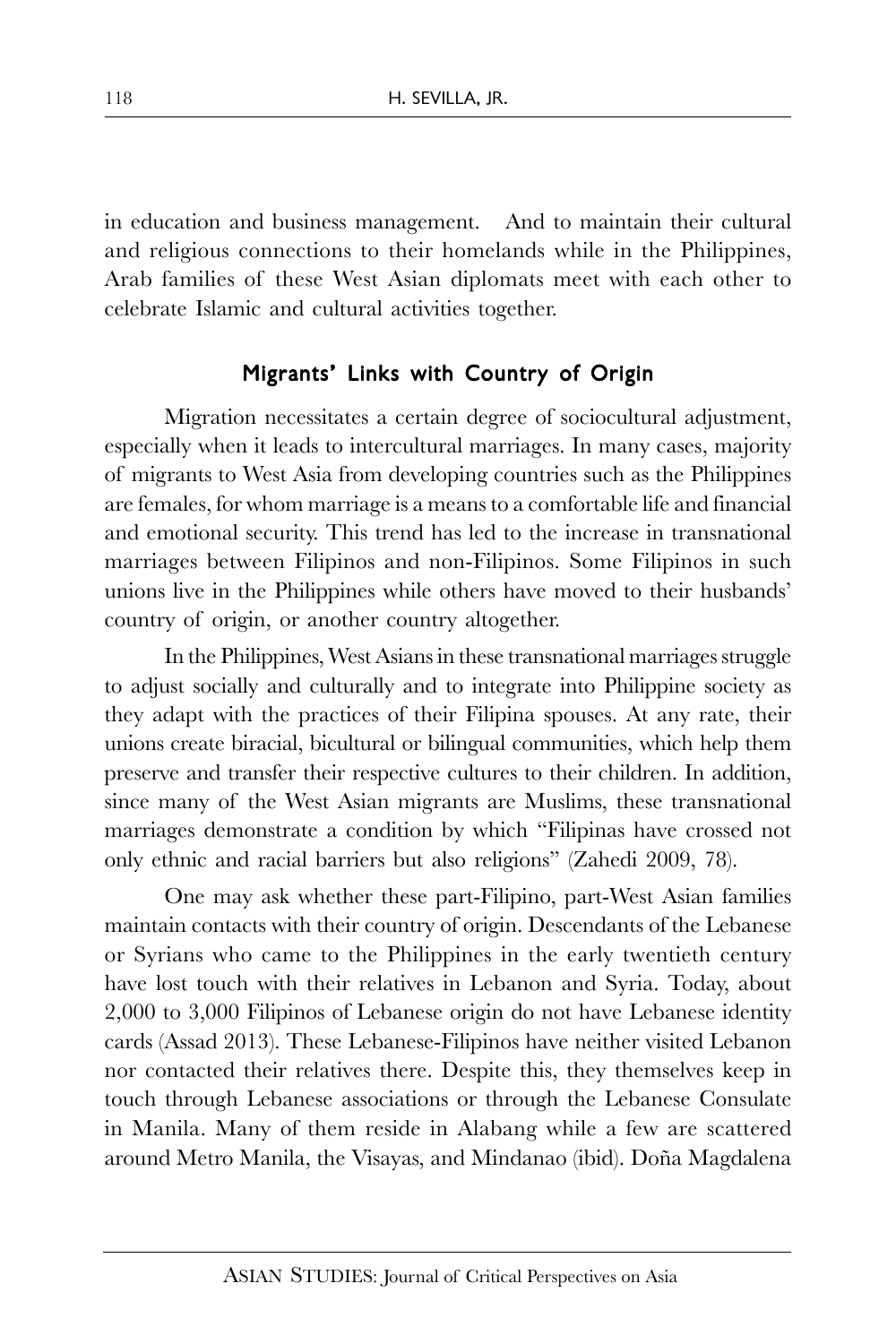Hemady, after whom Hemady Street in New Manila is named, and Kuh Ledesma (a.k.a. Maria Socorro Ledesma),<sup>11</sup> a Filipino pop diva, are just two famous examples from this group (ibid.).

In contrast, recent Lebanese migrants in the Philippines have either maintained contacts with and have visited their families in Lebanon. After Typhoon Yolanda (internationally known as Haiyan) struck the country, Abdul Kader Jadid, president of the Philippine-Lebanon Friendship Community in the Philippines, and the Lebanese Consul General, Joseph Assad, donated PhP351,572 for the victims in the Visayas through the Sagip Kapamilya Foundation (Bauzon 2013).

Unlike the first generation of Lebanese and Syrians in the Philippines, Jews who came to the Philippines have retained contacts with their relatives in Europe, America, and Israel. The efforts of the Israeli Embassy in Manila have facilitated these linkages. According to the estimate provided by the Jewish Virtual Group, there are roughly 100 Jews in the country but many of them are transient businessmen or American soldiers.

In Manila, the Jewish Association of the Philippines serves as a communal organization for Jewish people. There are few Israelis working at call centers, the diplomatic corps, as well as business sectors.<sup>12</sup> Many of them are concentrated in Makati but some are in Subic and Angeles City in Pampanga, a province north of Manila, where there is also a Jewish club called "The Bagel Boys" (Jewish Times Asia 2006). To maintain contact with other Jewish people in the world, the Beth Yacouv synagogue in the Philippines, erected in the heart of Manila, serves as their meeting place where they hold weekly services, including a Sunday school in Hebrew and Torah (Scheib n.d.), Bar Mitzvah and Bar Mitzvah classes, weekly Tuesday lessons for women with a rabbanit (wife of a rabbi), and musical and other religious events (Jewish Association of the Philippines n.d.).

For their part, Turkish nationals in the Philippines do have sustained contacts with their families in Turkey. Iranian nationals who married Filipinas in the 1970s and 1980s keep in touch with their families in Iran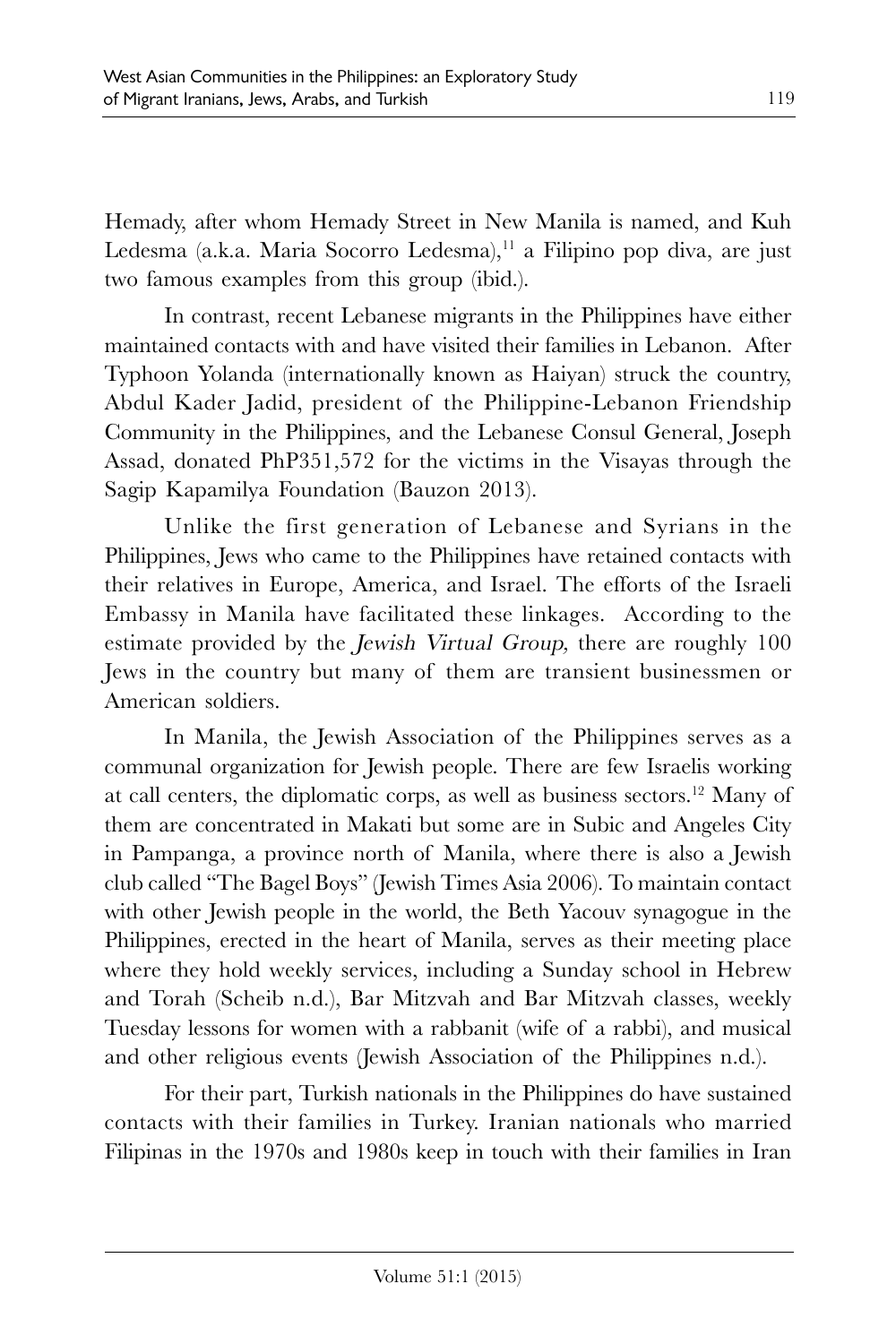and/or the Philippines. Many of them have returned to Iran for quite some time after getting married and flew back to the Philippines when their children began their university education.

While there are only two existing Filipino groups in Iran, The Filipino–Irano Community Association and the Pinay-Irano Family Community, there at least five Iranian organizations in the Philippines. Three are duly registered at the Securities and Exchange Commission (SEC): The Philippine-Iran Friendship group, which promotes trade links with Iran; the Philippine-Iran Cultural and Scientific Society, Inc. (PICSS), which fosters cultural, academic, and research collaboration between Filipino and Iranian scholars; and the Global Half Filipino-Iranian Association, Inc., which aims to address the immediate concerns of mixed Filipino-Iranian students and spearheads cultural and sports activities. The first organization is no longer active, whereas the remaining two were recently formed. In addition, two other informal groups such as the Filipino-Persian Friends and the UN Futsal were created. The former is a Facebook group of Iranian-Filipino friends and the latter was organized mainly by enthusiasts of sports like futsal and football.

The Islamic Republic of Iran Cultural Section offers an avenue where Iranian cultural and religious activities can be practiced or observed. It is also active in setting up exhibitions of Persian culture in various universities and public areas in Manila. Moreover, Iran operates Al-Mustafa International College in Makati City where Filipino and Iranian students may enroll.

In a questionnaire disseminated to West Asian nationals in Metro Manila regarding their ties to the Philippines and their countries of origin, four questions were asked: 1. Do you visit your embassy in Manila? 2. Do you still maintain contact/communication with your family in your country of origin? 3. Do you participate in Philippine festivals/activities in the community or university? 4. What particular activities in the Philippines do you prefer to join in your community/university?

There were a total of 55 respondents (32 Iranians, <sup>13</sup> 15 Turkish nationals, and 7 Arabs, <sup>13</sup> and one Israeli). For the first question, seven out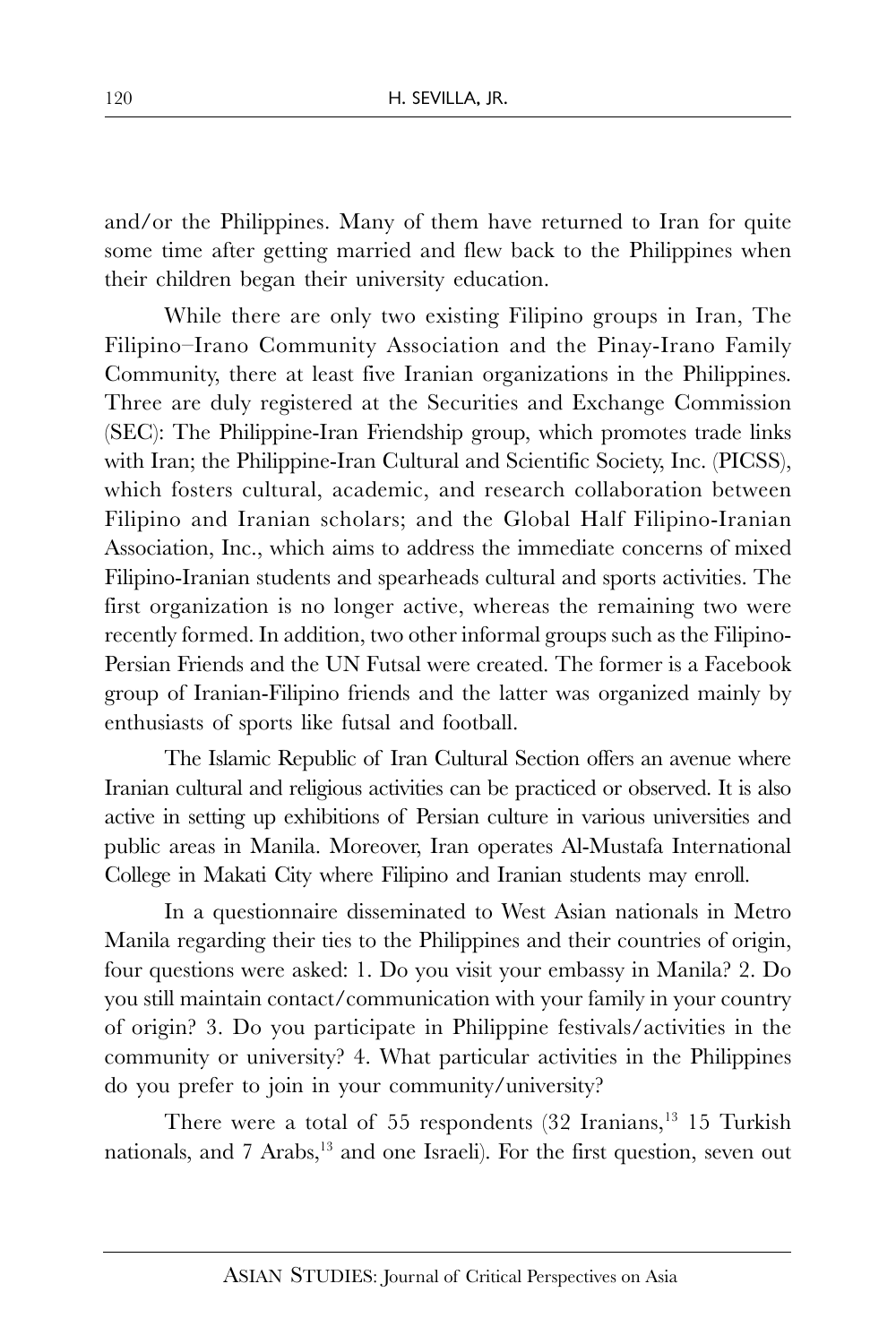of 32 Iranians visit their embassy constantly while 24 said they seldom do so, one abstained from answering. Out of 15 Turkish respondents only one has constantly visited the embassy while nine rarely do, and five provided no answer. Only two out of seven Arab respondents were frequent visitors while five abstained from answering the question.

For the second question, 22 out of 32 Iranians and six out of seven Arabs said that they maintain contact with their families and relatives in their countries of origin through the internet, social media, and other information communication technologies. Ten Iranians and one Arab abstained from answering this question.

For Turkish nationals, only six out of 15 respondents maintain constant contact, eight rarely keep in touch with their relatives in Turkey, while one did not provide an answer.

In regard to the third question, only six out of 32 Iranian respondents participate in Philippine festivals; 17 seldom take part, and nine never do so. Six out of seven Arab respondents always join Filipino activities; the lone outlier refrained from providing answers.

In regard to the last question, 21 out of 32 Iranians and ten out of 15 Turkish respondents join sports festivals instead of academic, beauty and modeling contests, as well as environment and civic activities in the Philippines. Eleven of these Iranians did not join at all while five Turkish nationals abstained from answering.

 The data indicate that Iranians are better integrated in Philippine society. This may be partly explained by the fact that many of them have already stayed longer in the Philippines and more likely to marry Filipinas than their Arab and Turkish counterparts. Another factor could be multicultural composition of Iranian society (such as Turks, Kurds, Persian, etc.), which helps explain why Iranians are more inclusive and welcoming than other peoples in West Asia. Iran's civilizational history demonstrated its cultural vibrancy and has allowed its people to easily adopt foreign values without giving up its own culture and identity.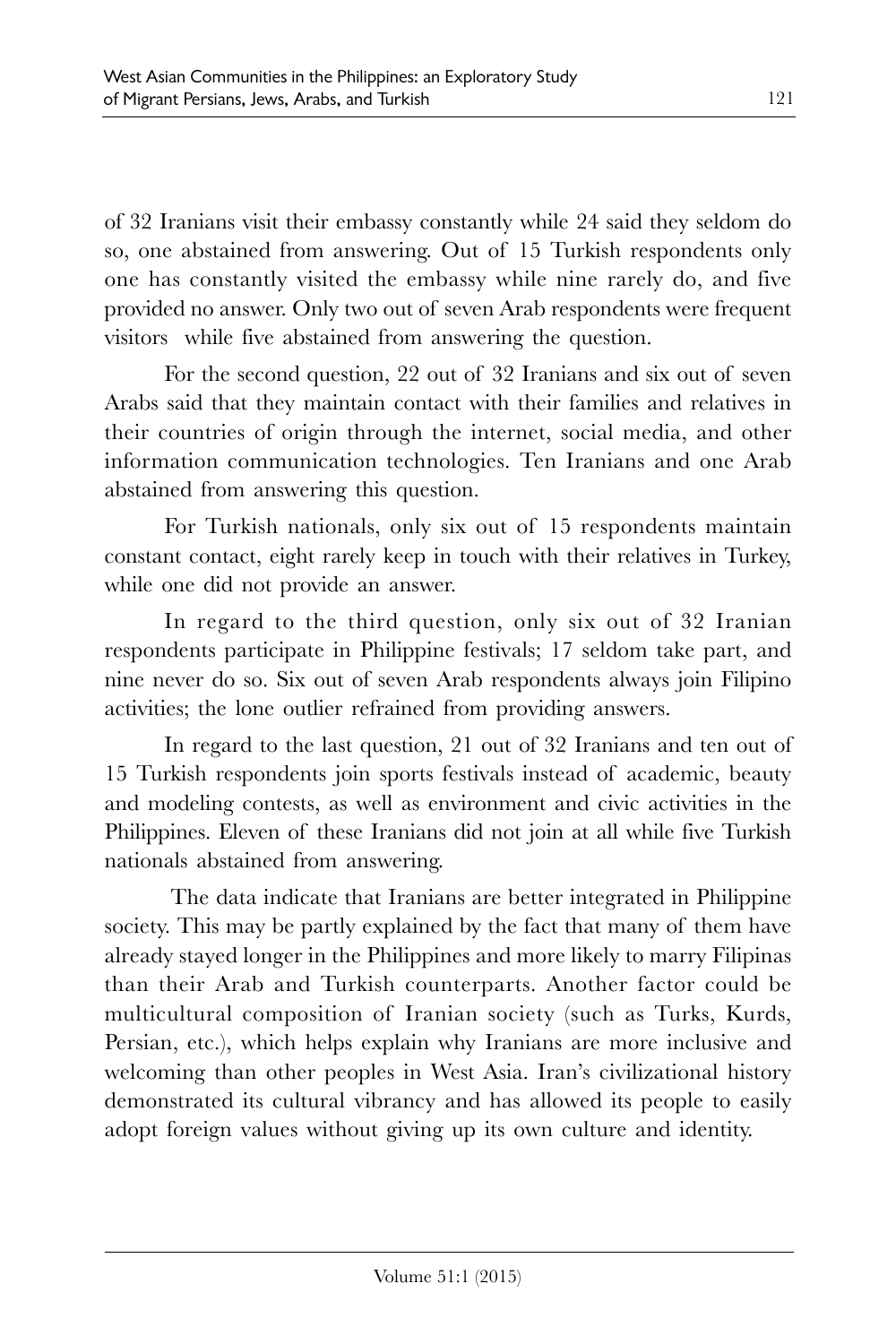## Challenges West Asians Encounter in the Philippines

Many West Asian nationals residing in and visiting the country encounter problems arising from visa renewal, bureaucratic corruption at the Bureau of Immigration, corruption among police officers, "indiscriminate" collection of donation at universities, discrimination in public transportation, and overcharging in markets, just to name a few. They also have a problem adjusting to Filipino cuisine, Filipino language, and the Filipino way of life. They are also shocked by the way Filipino women dress; by Filipino women's role in the family, society, and government, since most women in their countries engage in traditional roles like taking care of the children; by Filipino men who walk in the streets with their torsos exposed; Filipinos who spit and urinate in public walls and corners; and Filipinos who drink beer in the street and eat food such as *balut*.<sup>15</sup>

In the same survey, respondents were asked the following questions: 1. What is the most pressing problem you have encountered while in the Philippines? 2. Do you think it is safe in the Philippines? 3. How do authorities (police, airport officials) deal with foreigners? 4. Which agency (ies) in the Philippines do you consider the most corrupt? 5. Do you think government agencies are effective in processing your immigration documents?

Out of 55 respondents, 28 said that the most pressing problem they have encountered in the country pertains to finance. This is especially true of Iranian students who are affected by the economic sanctions on Iran. Eleven respondents cited the traffic jam as the second most serious problem while government bureaucracy ranks third. In regard to the second question on whether it is safe to live in the Philippines, 37 out of 55 respondents said that some areas are safe but other areas are not. Only nine said that it is very safe to live in the country, whereas eight of them said otherwise.

In regard to the third question, 25 out of 55 respondents said that authorities deal with foreigners well, while 20 percent commented that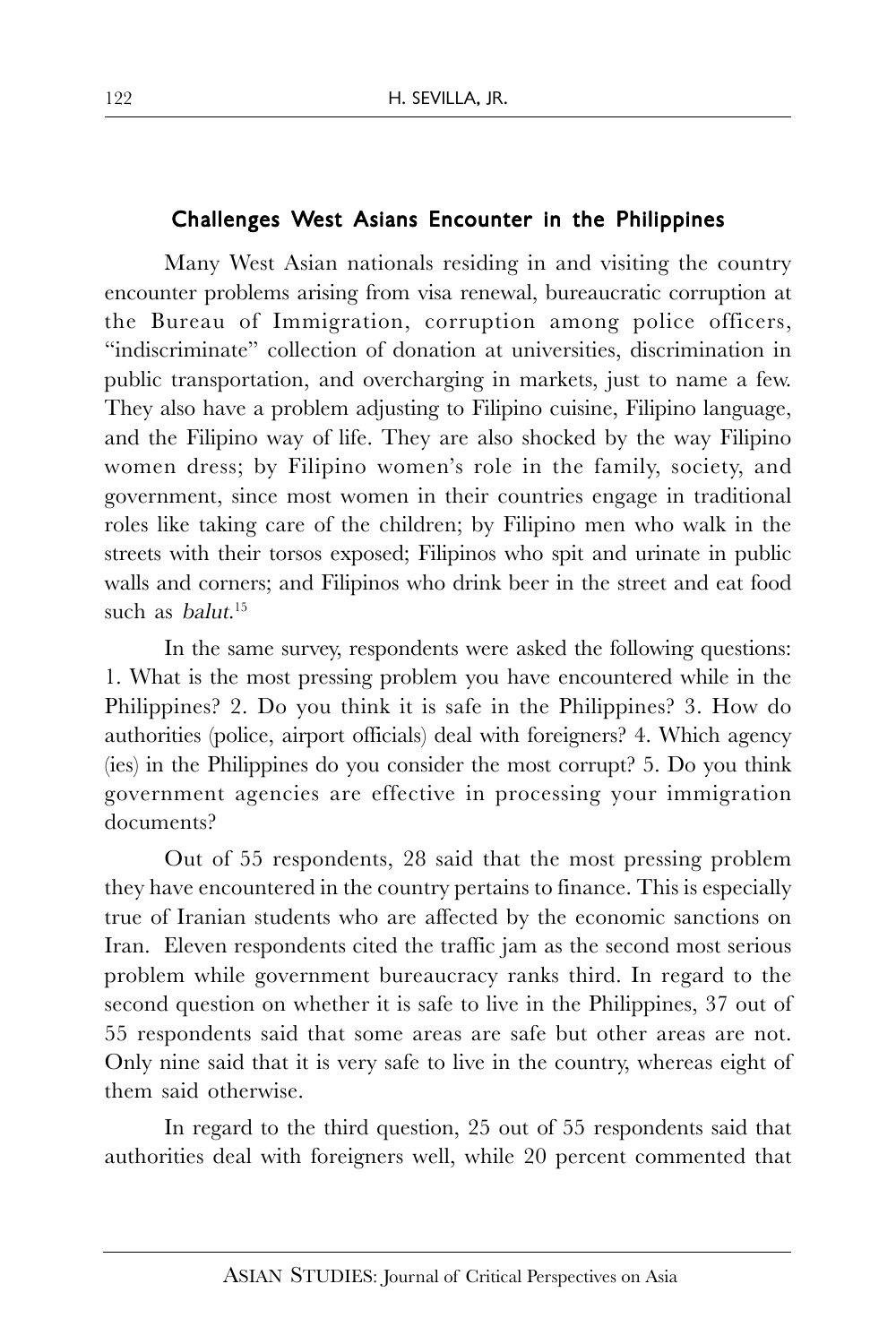such dealings are just satisfactory. Only a minority think that authorities mistreat foreigners.

Twenty-one out of 55 respondents cited immigration and airport officials, and the police as the most corrupt in Philippine society. The educational sector ranked third according to eleven respondents. Although almost all of them felt that university fees are much lower than those in their country, many of them perceive that "extortion" in the form of "indiscriminate donations" imposed on new foreign students by some universities is a form of corruption. The condition, however, is applicable only to foreign students, not to mixed-Filipinos who hold Philippine passports. The business sector ranks fourth as the most corrupt, according to two respondents.

On the question regarding the efficiency of processing visas and other immigration documents, 26 of the 55 respondents believed that the process moves rather slowly. Only 13 said that agencies are efficient. Under Philippine immigration law, citizens of Kuwait, Saudi Arabia, United Arab Emirates, Turkey, Oman, Qatar, and Israel can enter the Philippines without a visa, whereas nationals from Egypt, Libya, Iraq, Iran, Syria, Palestine, Jordan, and Yemen need one (Bureau of Immigration 2010).

Restaurant food in Metro Manila is another problem for West Asian migrants. Muslims normally buy and eat halal<sup>16</sup> food as part of their religious obligations. Although halal food is already produced in Philippine markets, Iranians, Arabs, and Turkish nationals still feel that it is not up to standard. As such, they often prepare their own food at home.

They also encounter discrimination in public transport. According to them, many Filipinos think that West Asians, particularly the Arabs and Iranians, smell like sheep. Thus, whenever they ride a jeepney or a bus, fellow passengers would pinch their noses. Middle Easterners are also overcharged by taxi drivers and streetmarket vendors; thus, many of them prefer to buy from malls and established groceries where prices are fixed and they cannot be cheated.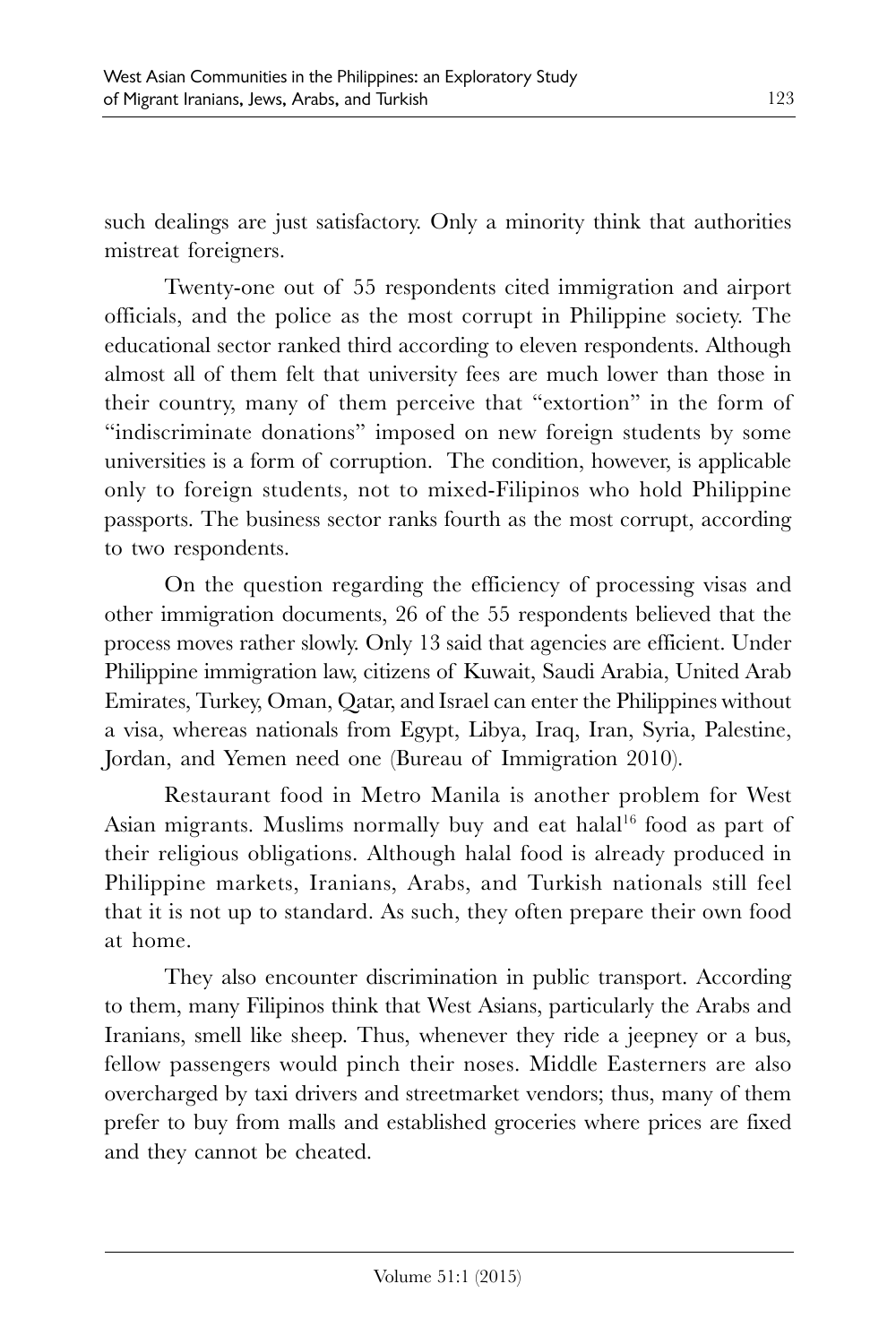Perhaps the most pressing issues facing these migrant communities today is the issue of citizenship. Many of them who are married to Filipinas want to be Filipino citizens, and their children are unsure whether to adopt their fathers' or mothers' nationality. Under Islamic practice, a non-Muslim woman who marries a Muslim man can automatically become a Muslim. Muslim countries in the Gulf and Iran follow this custom. In Iranian law, Filipino women who marry Iranian men may automatically become a Muslim and an Iranian citizen. This is not the case under Philippine law, for which foreign husbands who live with their Filipina wives in the Philippines must apply for residency in the Philippines and/or regularly renew his residency visa. Naturalization after years of residency in the Philippines may be possible, but only few among West Asian nationals acquired this privilege.

## Conclusion

The rapid advancement of technologies and human capacities has facilitated the migration of people to and from different parts of the world. Indeed, migration because of work, family and tourism has become part of our modern life, and has produced new sets of cultures, practices, loyalties, and identities.

The case of West Asian communities in the Philippines has provided a clear example of how migration has yielded not only new hybrid communities, cultures, and values but also a new set of sociocultural, political, and legal discourses. Although West Asian migration to the Philippines is not a new phenomenon, it has not been given a thorough examination either by the academe or public policymakers. At present, there is little understanding of the origins, values and religions, and cultures and traditions of West Asian migrants, however much Filipinos praise and admire their contributions in entertainment, sports, and the economy.

This preliminary research points to a rich and untouched body of knowledge that needs to be explored further in order to draw a wider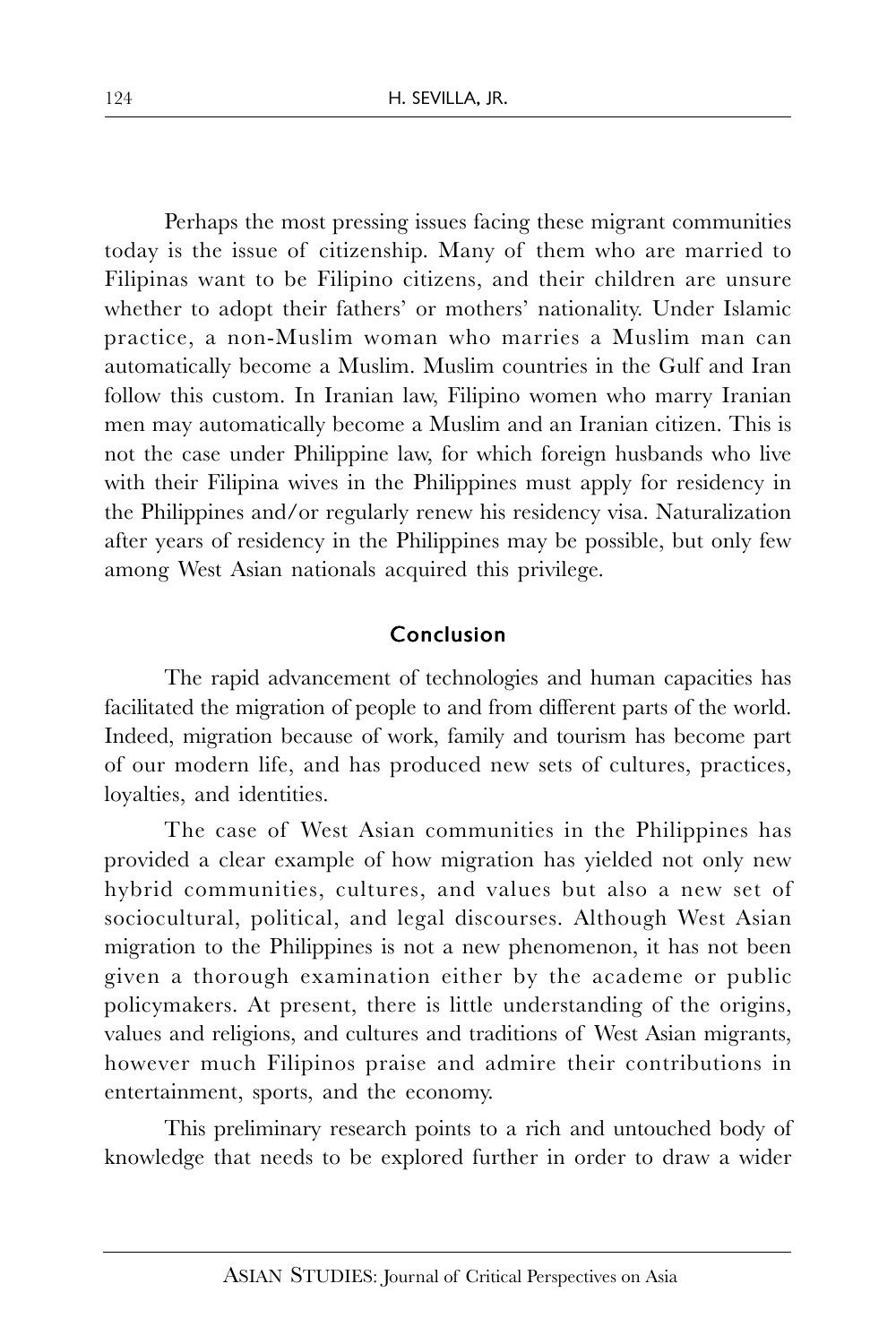understanding of West Asian cultures, contributions, and aspirations, especially those practiced in the Philippines. This exploration may be of great use for the Philippine government, which can generate responsive vis-à-vis "undervalued" Asian communities in the country.

## Notes

- <sup>1</sup> Cesar Adib Majul explains that the "introduction of Islam in the Philippines" denotes various meanings. One may refer to the coming of Muslim traders, to the arrival of Muslim with Missionary aims or to the adventures of the Muslim leaders to establish 'principalities' in an already established population. A second may refers to the intermarriages of Muslim traders with local population, which eventually resulted in the formation of Muslim families.
- 2 Interviews with Lebanese and Syrian Consul Generals (Lebanese Consul Joseph Assad and Syrian Consul General Mohammed Issam El-Debs, 2014.
- <sup>3</sup> Alsace-Lorraine was the name given to the 5,067 square miles (13,123 square kilometers) of territory that was ceded by France to Germany in 1871 after the Franco-German War.
- <sup>4</sup> The opening of Philippine diplomacy to West Asian countries can be attributed to the policy of the Marcos government in diversifying its foreign policy priorities not only with Asian neighboring countries and the United States but also with communist and Muslim states. This policy was also a response to the political realities in West Asia, especially the 1973 Arab oil embargo and the adoption of a temporary solution to ease unemployment problem at home by sending Filipino workers in West Asia and North Africa.
- 5 Iranian-Filipinos are mixed blood, whereas Arabs and Turks are mainly pure-blooded.
- $6$  The Turkish Chamber of Commerce in the Philippines was founded in 2008 by a group of Filipino and Turkish businessmen in Manila that aimed to promote "closer relations, understanding and cooperation between and among Turkish" in the areas of trade and commercial relations. It is the "official representative of the Confederation of Businessmen and Industrialists of Turkey (TUSKON) here in the Philippines" (Turkish Chamber of Commerce of the Philippines n.d. )
- <sup>7</sup> Summary of Foreign Students enrolled in the second semester of Academic Year 2012– 2013, University of the East, Manila Campus. Accessed on 8 February 2012. Take note that this CHED data does not include foreign students whose schools have not yet submitted or updated newly enrolled foreign students.
- 8 Iranians in the Philippines are predominantly male.
- <sup>9</sup> Students who are enrolled at MA programs in non-dentistry and non-medical courses.<br><sup>10</sup> Deta obtained from University of the East Mapile Compute second semester. Accdemic
- Data obtained from University of the East Manila Campus, second semester, Academic Year 2012–2013.
- $11$  She was the first Filipino singer to become a recipient of the Salem Music Awards in London in March 1989.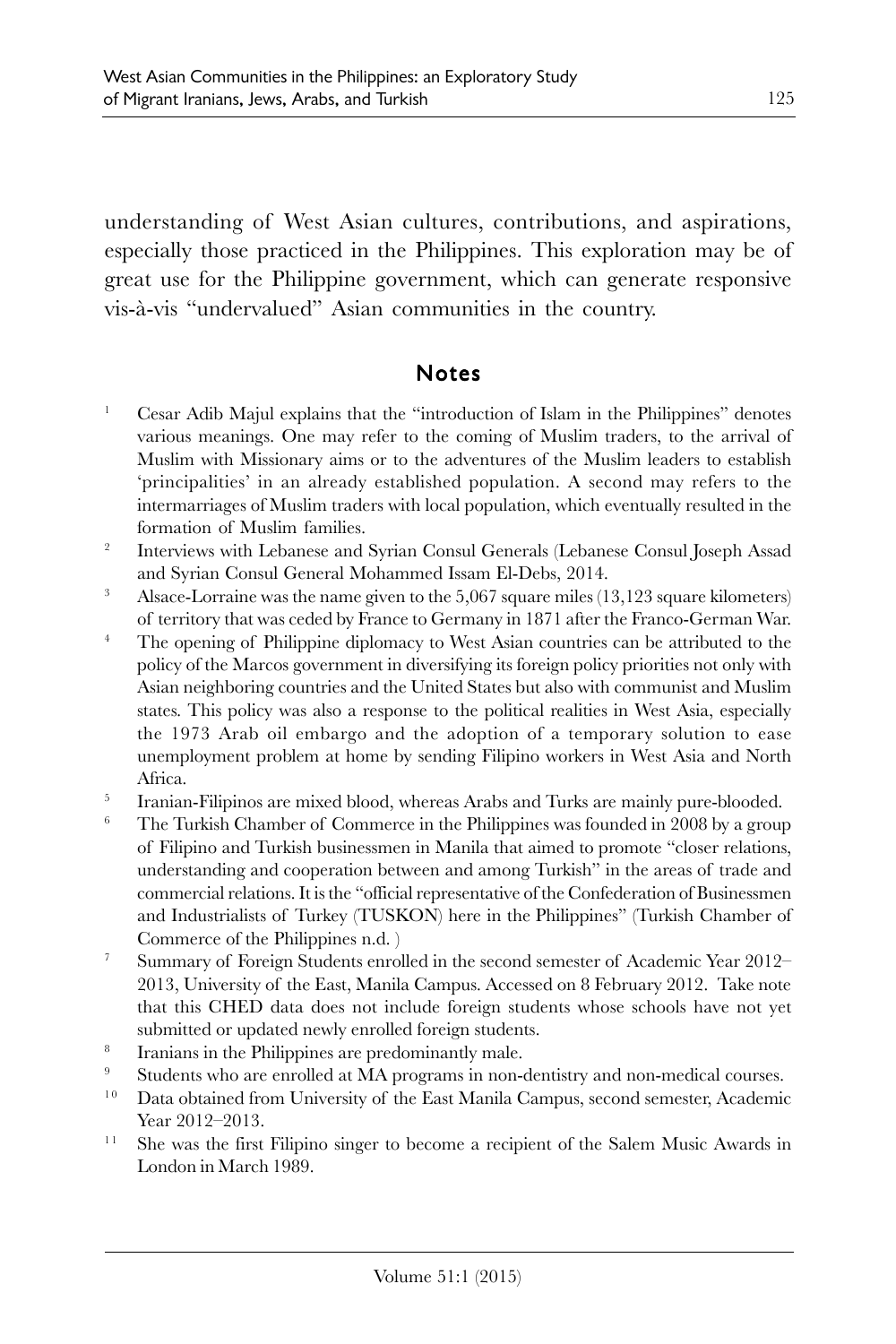- 12 The author interviewed some Jewish nationals in the Philippines and withheld their names and other interview details upon their request for their own personal security.
- <sup>13</sup> The author interviewed some Iranian, Arab and Turkish students in the Philippines on several occasions, and withheld their names and other interview details upon their request for their own personal security.
- $14$  Ibid.
- 15 Balut is commonly sold as street food in the Philippines. It is a duck embryo that is cookedin boiling water. It is also common to see balut in other Southeast Asian countries such as Vietnam, Laos, and Cambodia.
- <sup>16</sup> Halal foods are foods that are permitted for Muslims.

### References<sup>\*</sup>

- AMEinfo. 2013. "Philippine tourism registers steady visitor arrival growth from Middle East." AMEinfo, 7 May. http://www.ameinfo.com/philippine-tourism-registers-steadyvisitor-arrival-340516. [Link no longer working].
- Assad, Joseph. 2013. Interview with Joseph Assad, Lebanese Consul General in Manila, 6 January, Lebanese Consolate Office, Muntinlupa City.
- Bauzon, Bernice Camille. 2013. "Lebanese Community in the Philippines Donated P300,000 for Yolanda victims." The Manila Times, 27 November. Accessed 1 December 2013. http://manilatimes.net/lebanese-community-in-ph-donated-p300k-for-yolanda-victims /56054/.
- Bernad, Miguel A. 1974. "The Western Community in Manila: A Profile." National Historical Review.
- Bureau of Immigration. 2010. "Foreign Service Circular No. 22-10." Bureau of Immigration, 22 February. http://www.immigration.gov.ph/index.php/component/content/article/10 -faqs/33-general-information?showall=1&limitstart=%C2%A0.
- CHED (Commission on Higher Education) 2013. "Number of Students from Academic Year 2005-2006 to Academic Year 2012-2013." Commission on Higher Education. Data given to the author. Not available online.
- CHED (Commission of Higher Education) 2013. "Summary of Foreign Students enrolled in second semester AY 2012-2013, University of the East, Manila Campus." Received on 8 February 2012 from the Office of the Commisssion on Higher Education.
- Clarence-Smith, William Gervase. 2004. "Middle Eastern Migrants in the Philippines: Entrepreneurs and Cultural Brokers." Asian Journal of Social Sciences 32 (3): 425–457.
- Dagooc, Ehda M. 2013. "Cebuano bizmen to forge links with Mideast traders."PhilStar, 19 February. http://www.philstar.com/cebu-business/2013/02/19/910647/cebuano -bizmen-forge-links-mideast-traders.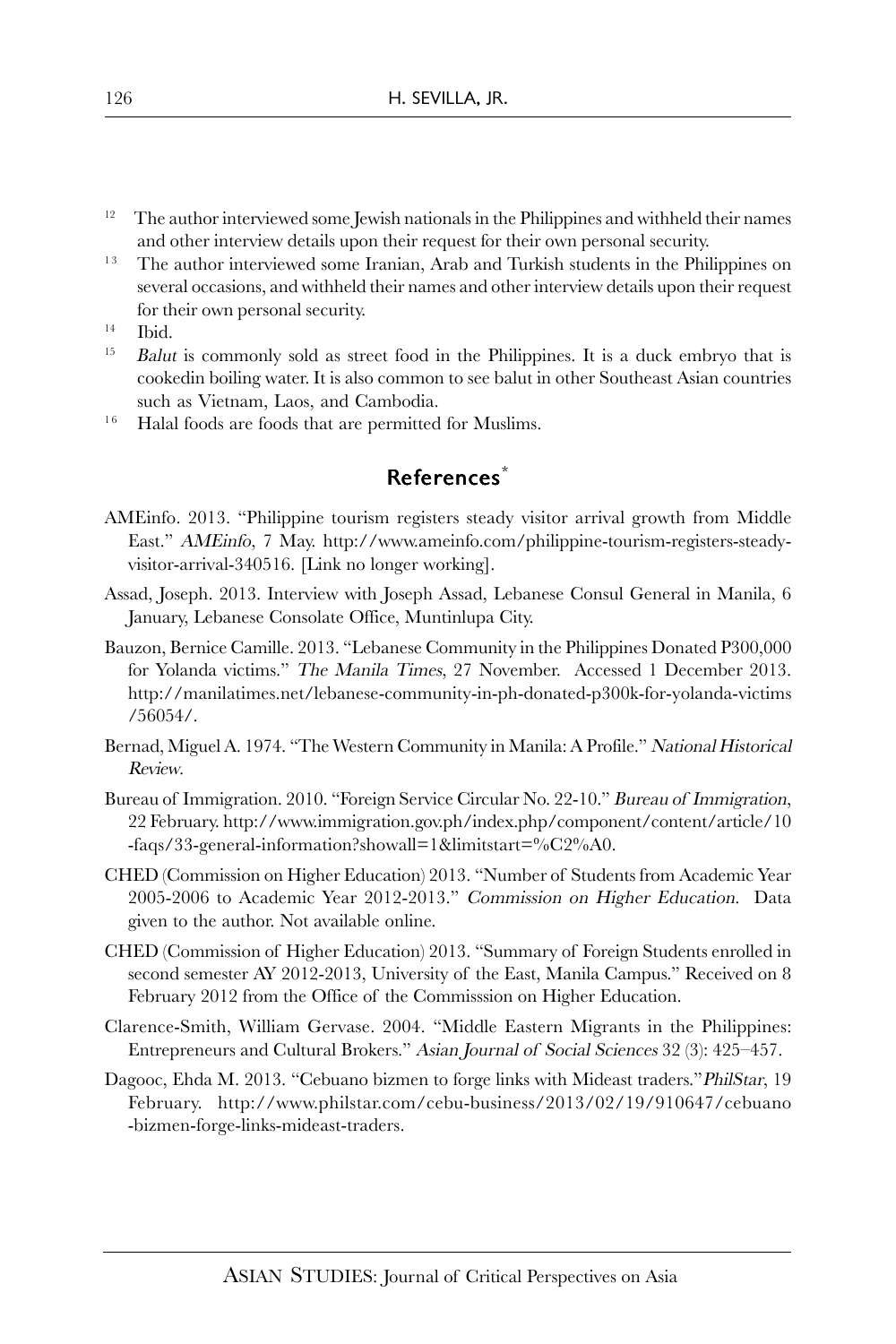- Dumia, Mariano A. 2011. "Reunion of Filipino Workers in Iran-PE Tehran." Commission on Filipinos Overseas.28 April. http://cfo.gov.ph index.php?option=com\_content&view= article&id=1389:reunion-of-filipino-workers-in-iran-pe-tehran&catid=109:overseas-filipino -new&Itemid=840.
- Eberly, Annette. 1975. "Manila? Where? Us?" Present Tense 2:3 (Spring).
- El-Debbs, Issam. 2013. Interview with Issam El-Debs, Syrian Consul General in Manila, 1 February, Syrian Consulate Office, Makati City.
- Francisco, Nerry. 2013. Interview with Nerry Francisco, Former President, Filipino-Irano Community Association, Tehran, Iran, 5 June. SM Mega Mall, Quezon City.
- Gharacheh, Carmen. 2013. Interview with Carmen Gharacheh, Officer of Mixed Pinoy-Iranians Association, Philippines, 8 June, Royal Mansion Condominium, Mandaluyong City.
- GMA News Online. 2011. "Philippine Embassy honors 1<sup>st</sup>Pinoys in Iran." GMA News Online, 20 April. http://www.gmanetwork.com/news/story/218321/pinoyabroad/phl-embassy -honors-1st-pinoys-in-iran.
- Griese, John W. 1954. "The Jewish Community in Manila." Master of Arts Thesis, University of the Philippines.
- Gungwu, Wang. 1958. "The Nanhai Trade: A Study of the Early History of China Trade in the South China Sea." Journal of the Malaysian Brance of the Royal Asia Society, Volume 31, Part 2, No. 182, 1, 3–135.
- Harries, Bonnie M. 2013. "History of Jews in the Philippines."Asian Jewish Life: A Journal of Spirit, Society and Culture. http://asianjewishlife.org/pages/articles /AJL\_Issue\_11\_Jan2013/AJL\_Feature\_Manila\_Memories.html.
- Hoffman, Carl. 2007. "The ties that bind: Filipinos and Jews, the Philippines and Israel."Jerusalem Post, 11 April. http://www.jpost.com/Features/The-ties-that-bind -Filipinos-and-Jews-the-Philippines-and-Israel.
- Jewish Association in the Philippines. n.d. "The Jewish Community in the Philippines." The Jewish Association of the Philippines. http://jewishphilippines.net/.
- Jewish Times Asia. 2006. "The Philippine Jewish Community." Jewish Times Asia, May. Accessed 31 July 2010. http://www.jewishtimesasia.org/manila/269-manila -communities/576-philippines-jewish-community.
- Kazkondu, Ferhat. 2013. Interview with Ferhat Kazkondu, President, Pacific Dialogue Foundation, Inc., 17 July, Anapolis, San Juan City.
- Kuwait Fund for Development. 2011. "Loans, Grants, and Technical Assistance for East and South Asia and the Pacific as of October 31, 2011." Kuwait Fund for Development. http: //www.kuw ait-fund.or g/ima g es/stories/pub lica tions/books /pdf%20south%20and%20east%20asia/30.pdf.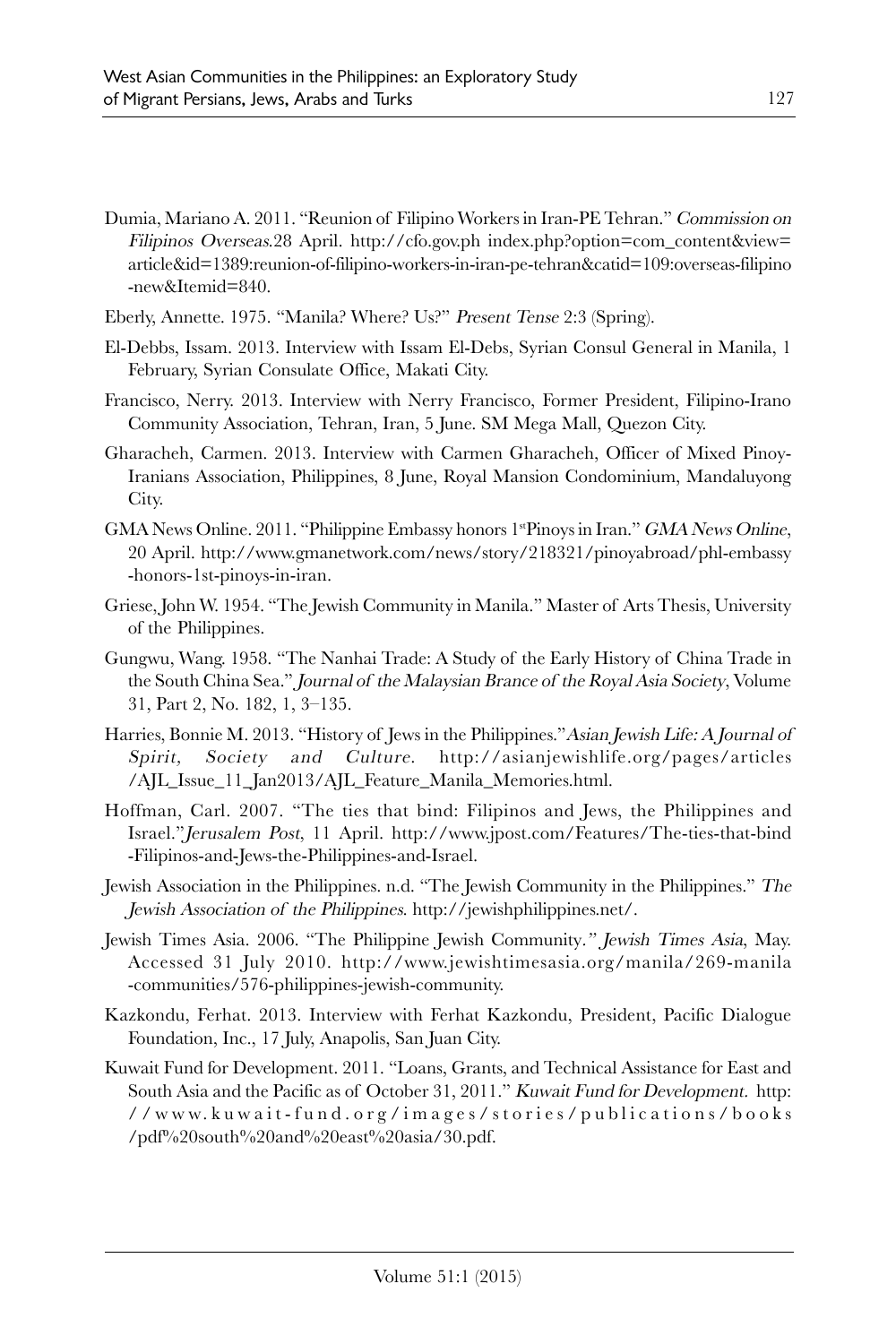- Mabasa, Roy C. 2013. "Yemen hopes to emulate Philippine Government Policies." Manila Bulletin, 12 April. http://mb.com.ph/article.php?aid=7323&sid=1&subid2 =39#.UZMmL0rMvIU.
- Maierbrugger, Arno. 2012. "Philippines seeks Middle East investment." Investvine, 3 October. http://investvine.com/philippines-seeks-middle-east-investment/.
- Majul, Cesar Adib. 1989. "Islam's Advent and Spread in the Philippines." A paper delivered at the International Seminar on Islamic Civilization in the Malay World, 1 June 1989, Brunei.
- Manila Bulletin. 2012. "Gov't Seeks Middle East Investments." Manila Bulletin, 3 October. https://ph.news.yahoo.com/gov-t-seeks-middle-east-investments-084750839 —finance.html.
- Nomadicasian. 2011. "The Thomasites in the Philippines." Accessed 17 May 2013. http: //nomadicasian.hubpages.com/hub/The-Thomasites-in-the-Philippines.
- Pacol, Saripada. 2013. Interview with Saripada Pacol, Office of the Vice Chancellor for Academic Affairs, Mindanao State University, Marawi City.
- Panda, Ali, 2013. Interview with Ali Panda, King Faisal Center for Islamic, Arabic and Asian Studies (KFCIAAS), Mindanao State University, 12 March, Mindanao State University.
- The Nutbox Archives. "How Jews found refuge in the Philippines during the Holocaust."The Nutbox Archives.http://thenutbox.wordpress.com/2012/01/13/how-jews-found-refuge -in-the-philippines-during-the-holocaust/.
- PR Log. 2012. "Philippine selling mission to Middle East boosts food exports by US\$32M." PR Log, 10 January. http://www.prlog.org/11767845-philippine-selling-mission-to-middl e-east-boosts-food-exports-by-us32m.html.
- Saleeby, Najeeb M. 1918. "The Earliest Mohammedan Missionaries in Mindanao and Sulu." Moro Ethnography 2:2–15.Beyer Collection of Original Sources. Manila.
- Scheib, Ariel. n.d. "The Philippines." The Virtual Jewish World. http: //www.jewishvirtuallibrary.org/jsource/vjw/philippines.html.
- Travel and Tourism News Middle East. 2012. "Philippines promises 'fun for everyone.'" Travel and Tourism News Middle East, September.http://www.ttnonline.com/Article /13191/Philippines\_promises\_%E2%80%98fun\_for\_everyone%E2%80%99.
- Turkish Chamber of Commerce of the Philippines. 2014a. "Turkish businessmen eye opportunities in Phl." Turkish Chamber of Commerce of the Philippines, 15 June. http: //www.turkishchamberph.com/index.php?p=article&m=12.
- Turkish Chamber of Commerce of the Philippines. 2014b. "PCCI-Turkish firms to boost ties via business matching." Turkish Chamber of Commerce of the Philippines, 15 June. http://www.turkishchamberph.com/index.php?p=article&m=10.